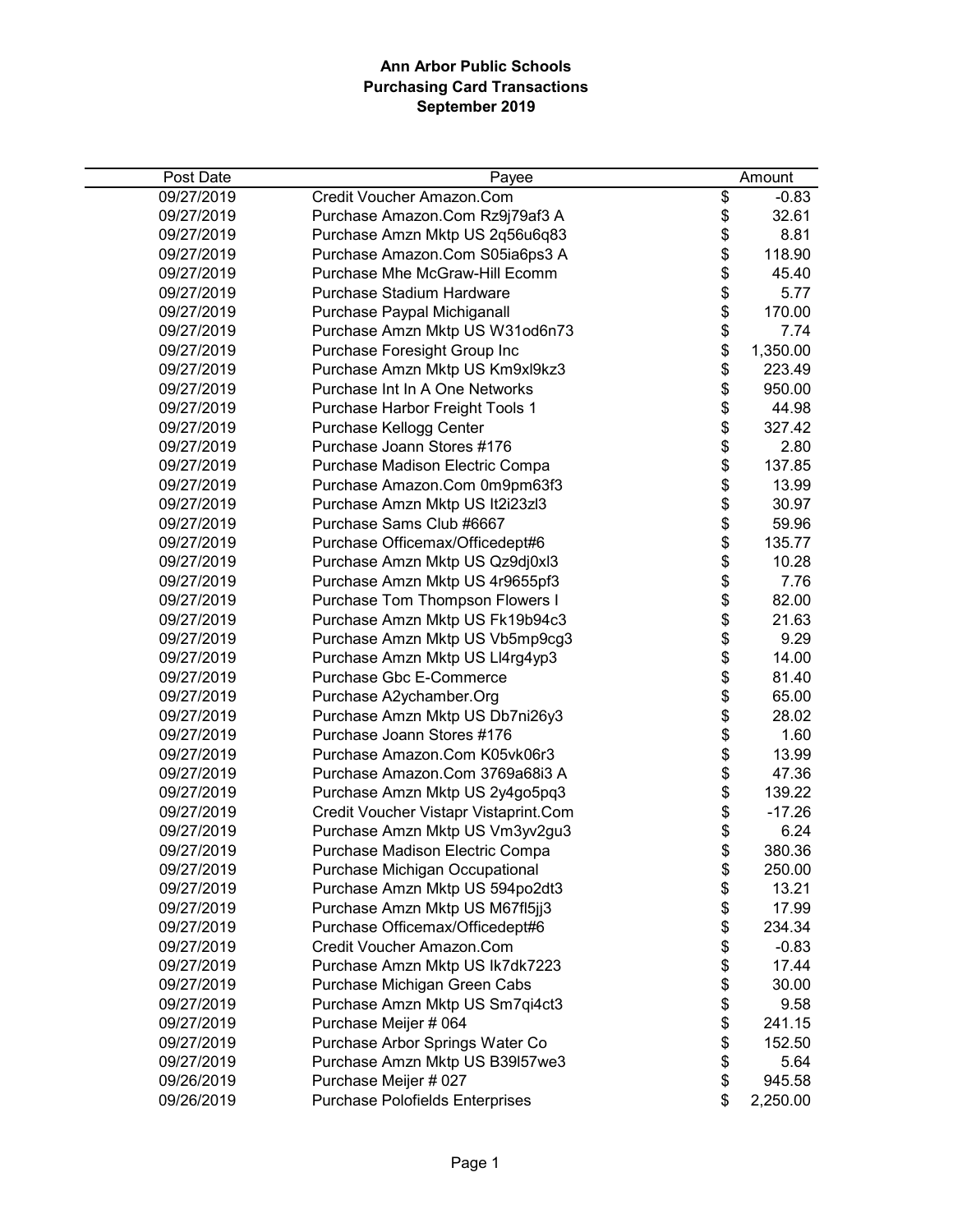| 09/26/2019 | Purchase Officemax/Officedept#6        | \$<br>25.98    |
|------------|----------------------------------------|----------------|
| 09/26/2019 | Purchase Meijer # 064                  | \$<br>954.09   |
| 09/26/2019 | Purchase Meijer # 064                  | \$<br>209.00   |
| 09/26/2019 | Purchase Kahoot! As                    | \$<br>72.00    |
| 09/26/2019 | Purchase Cvs/Pharmacy #08216           | \$<br>15.87    |
| 09/26/2019 | Purchase Meijer # 027                  | \$<br>25.87    |
| 09/26/2019 | Purchase Officemax/Officedept#6        | \$<br>230.80   |
| 09/26/2019 | Purchase Officemax/Officedept#6        | \$<br>43.18    |
| 09/26/2019 | Purchase Gfs Store #1973               | \$<br>123.81   |
| 09/26/2019 | <b>Purchase Follett School Solutio</b> | \$<br>98.79    |
| 09/26/2019 | Purchase Amazon.Com Me34z3bh3 A        | \$<br>584.75   |
| 09/26/2019 | Purchase Paypal Openwavecor            | \$<br>125.96   |
| 09/26/2019 | Purchase Amzn Mktp US Zd52a2px3        | \$<br>39.31    |
| 09/26/2019 | Purchase Usps Po 2502800106            | \$<br>82.19    |
| 09/26/2019 | Purchase Gci Woodwind                  | \$<br>359.91   |
| 09/26/2019 | Purchase Meijer # 064                  | \$<br>500.00   |
| 09/26/2019 | Purchase Madison Electric Compa        | \$<br>12.30    |
| 09/26/2019 | Purchase Meijer # 064                  | \$<br>307.67   |
| 09/26/2019 | Purchase Amzn Mktp US 3511u50s3        | \$<br>47.98    |
| 09/26/2019 | Purchase Washtenawchildren.Org         | \$<br>70.00    |
| 09/26/2019 | Purchase Amzn Mktp US Ht0fr9xf3        | \$<br>60.89    |
| 09/26/2019 | Purchase Amzn Mktp US Gj4o214q3        | \$<br>28.00    |
| 09/26/2019 | Purchase Amzn Mktp US C78ws1803        | \$<br>46.08    |
| 09/26/2019 | Credit Voucher Amzn Mktp Us            | \$<br>$-25.50$ |
| 09/26/2019 | Purchase Encore Data Products I        | \$<br>89.90    |
| 09/26/2019 | Purchase Simplykeys                    | \$<br>69.26    |
| 09/26/2019 | Purchase Grainger                      | \$<br>201.25   |
| 09/26/2019 | Purchase Zingermans Catering &         | \$<br>227.00   |
| 09/26/2019 | Purchase Amzn Mktp US Sn4oj8qo3        | \$<br>134.89   |
| 09/26/2019 | Purchase Music In Motion, Inc          | \$<br>45.00    |
| 09/26/2019 | Purchase Gbc E-Commerce                | \$<br>81.40    |
| 09/26/2019 | Purchase Amazon.Com Fa9rk4tr3          | \$<br>60.90    |
| 09/26/2019 | Purchase Squ Sq Cmyk Imperial          | \$<br>243.10   |
| 09/26/2019 | Purchase Grainger                      | \$<br>4.38     |
| 09/26/2019 | Purchase Grainger                      | \$<br>2.50     |
| 09/26/2019 | Purchase Panera Bread #600876          | \$<br>155.82   |
| 09/26/2019 | Purchase Olive Garden 0021110          | \$<br>1,007.50 |
| 09/26/2019 | Purchase Safetydepot.Com               | \$<br>958.30   |
| 09/26/2019 | Credit Voucher Amzn Mktp Us            | \$<br>$-99.95$ |
| 09/26/2019 | Purchase Waste Mgmt Wm Ezpay           | \$<br>376.94   |
| 09/26/2019 | Purchase Amazon.Com Gq6ou4xr3 A        | \$<br>17.52    |
| 09/26/2019 | Purchase Www.Mathcounts.Org            | \$<br>300.00   |
| 09/26/2019 | <b>Purchase Grainger</b>               | \$<br>28.67    |
| 09/26/2019 | Purchase Vistapr Vistaprint.Com        | \$<br>304.75   |
| 09/26/2019 | Purchase Ssi School Specialty          | \$<br>122.22   |
| 09/25/2019 | Purchase Madison Electric Compa        | \$<br>239.29   |
| 09/25/2019 | Purchase Madison Electric Compa        | \$<br>179.06   |
| 09/25/2019 | Purchase Amzn Mktp US 368rm9l33        | \$<br>44.97    |
| 09/25/2019 | Purchase Amazon.Com Bo15h15u3 A        | \$<br>59.99    |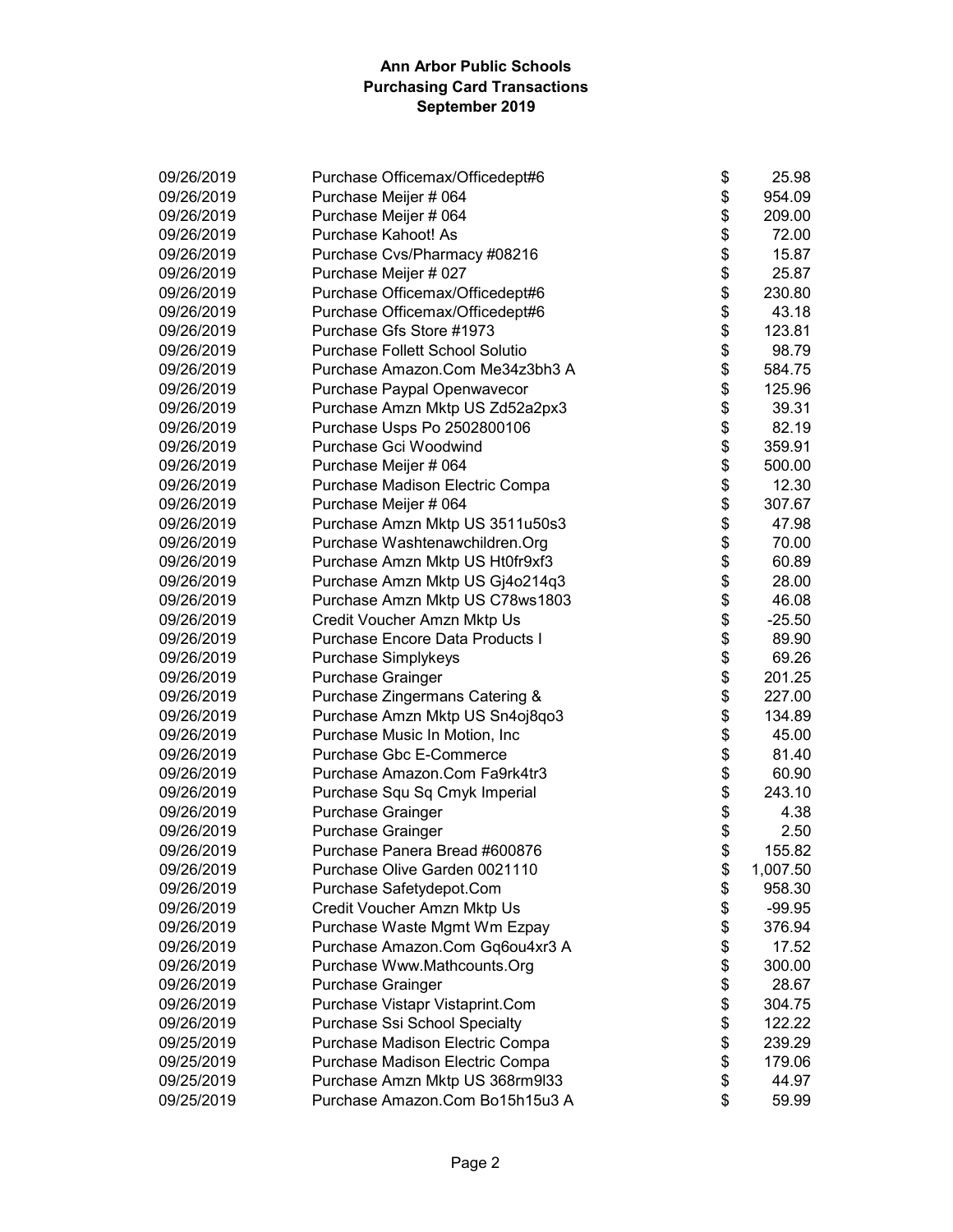| 09/25/2019 | Purchase Arbor Springs Water Co     | \$       | 31.50     |
|------------|-------------------------------------|----------|-----------|
| 09/25/2019 | Purchase Amzn Mktp US B578p4fw3     | \$       | 60.25     |
| 09/25/2019 | <b>Credit Voucher Joc Sales Llc</b> | \$       | $-105.60$ |
| 09/25/2019 | <b>Purchase Palos Sports</b>        | \$       | 100.95    |
| 09/25/2019 | Purchase Dj Conley Associates I     | \$       | 224.17    |
| 09/25/2019 | Purchase Schoolpsych.Com - C        | \$<br>\$ | 25.00     |
| 09/25/2019 | Purchase Amazon.Com Oi5d71zn3 A     |          | 30.95     |
| 09/25/2019 | Purchase Amzn Mktp US 0r4on5bc3     | \$       | 39.60     |
| 09/25/2019 | Purchase Monoprice, Inc.            | \$       | 73.99     |
| 09/25/2019 | Purchase Amazon.Com Zm77b9h33       | \$       | 36.69     |
| 09/25/2019 | <b>Purchase Rovin Ceramics</b>      | \$       | 301.25    |
| 09/25/2019 | Purchase Panera Bread #600874       | \$       | 143.48    |
| 09/25/2019 | Purchase Amzn Mktp US Bg7596nr3     | \$       | 25.89     |
| 09/25/2019 | Purchase Amzn Mktp US My1up75q3     | \$       | 113.00    |
| 09/25/2019 | Purchase Foresight Group Inc        | \$       | 9,249.49  |
| 09/25/2019 | Purchase Amzn Mktp US Tv7pt7g73     | \$       | 168.06    |
| 09/24/2019 | Purchase Miaaa Membership           | \$       | 161.20    |
| 09/24/2019 | Purchase Dollar Bill Copying        | \$       | 246.18    |
| 09/24/2019 | Purchase American Assoc Of Scho     | \$       | 204.00    |
| 09/24/2019 | Purchase Amazon.Com Tp09e3xq3       | \$       | 68.61     |
| 09/24/2019 | Purchase Amzn Mktp US A54d39qf3     | \$       | 132.86    |
| 09/24/2019 | Purchase Madison Electric Compa     | \$       | 46.70     |
| 09/24/2019 | Purchase Amzn Mktp US Tp5ha19v3     | \$       | 42.99     |
| 09/24/2019 | Purchase Joc Sales Llc              | \$       | 866.29    |
| 09/24/2019 | Purchase Amzn Mktp US Aq4a81113     | \$       | 55.60     |
| 09/24/2019 | Purchase Ferris State University    | \$       | 125.00    |
| 09/24/2019 | Purchase Harbor City Supply         | \$       | 26.98     |
| 09/24/2019 | Purchase Nationalgeo                | \$       | 120.00    |
| 09/24/2019 | Purchase Madison Electric Compa     | \$       | 187.70    |
| 09/24/2019 | Purchase State Bar Of Michigan      | \$       | 25.00     |
| 09/24/2019 | Purchase Amzn Mktp US 8667d4re3     | \$       | 8.94      |
| 09/24/2019 | Purchase Amzn Mktp US 2f7ic8eq3     | \$       | 156.12    |
| 09/24/2019 | Purchase Michigan Aeyc              | \$       | 79.00     |
| 09/24/2019 | Purchase Madison Electric Compa     | \$       | 5.31      |
| 09/24/2019 | Purchase Amzn Mktp US D17nz9nl3     | \$       | 273.19    |
| 09/24/2019 | Purchase Amzn Mktp US 554v03293     | \$       | 78.25     |
| 09/24/2019 | Purchase Batteries Plus - #0389     | \$       | 69.00     |
| 09/24/2019 | Purchase Michigan Aeyc              | \$       | 79.00     |
| 09/24/2019 | Purchase Thestampmaker              | \$       | 63.15     |
| 09/24/2019 | Purchase Usps Po 2502800106         | \$       | 25.50     |
| 09/24/2019 | Purchase Menards Ann Arbor Mi       | \$       | 26.47     |
| 09/24/2019 | Purchase Michigan Aeyc              | \$       | 119.00    |
| 09/24/2019 | Purchase Um Ceo-Pcc Conference      | \$       | 150.00    |
| 09/23/2019 | Purchase Amzn Mktp US S60e37uv3     | \$       | 28.98     |
| 09/23/2019 | Purchase Officemax/Officedept#6     | \$       | 143.09    |
| 09/23/2019 | Purchase Amzn Mktp US X193b5ww3     | \$       | 142.84    |
| 09/23/2019 | Purchase Meijer # 173               | \$       | 22.86     |
| 09/23/2019 | Purchase Decker Equipment           | \$       | 381.97    |
| 09/23/2019 | Purchase Encore Data Products I     | \$       | 107.88    |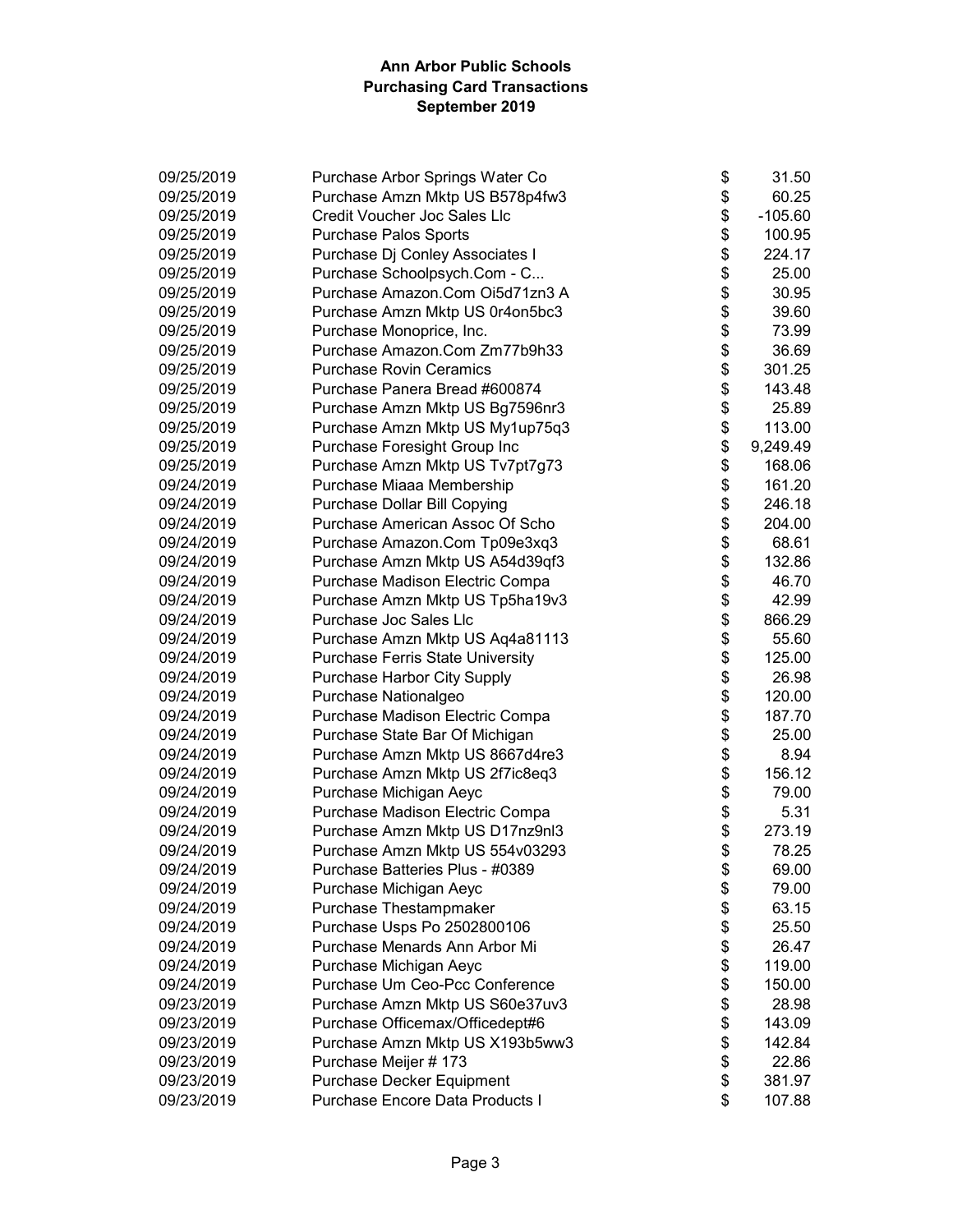| 09/23/2019 | Purchase Comefri Usa Inc                  | \$ | 1,407.60  |
|------------|-------------------------------------------|----|-----------|
| 09/23/2019 | Purchase Delta 00623896968240             | \$ | 328.60    |
| 09/23/2019 | <b>Purchase Dollar Bill Copying</b>       | \$ | 174.39    |
| 09/23/2019 | Purchase Meijer # 173                     | \$ | 11.18     |
| 09/23/2019 | Purchase Officemax/Depot 6048             | \$ | 139.96    |
| 09/23/2019 | Purchase Sams Club #6667                  | \$ | 13.65     |
| 09/23/2019 | Purchase Amzn Mktp US N77fl7qv3           | \$ | 5.53      |
| 09/23/2019 | Purchase Dollar Bill Copying              | \$ | 302.61    |
| 09/23/2019 | Purchase Amazon.Com T19jp5st3 A           | \$ | 179.94    |
| 09/23/2019 | Purchase Ssi School Specialty             | \$ | 18.17     |
| 09/23/2019 | Purchase Shell Oil 574417263qps           | \$ | 23.69     |
| 09/23/2019 | Purchase Rps Ann Arbor - Libq02           | \$ | 3.60      |
| 09/23/2019 | Purchase Amzn Mktp US O09m723h3           | \$ | 29.86     |
| 09/23/2019 | Credit Voucher Amzn Mktp Us               | \$ | -78.87    |
| 09/23/2019 | Purchase Amzn Mktp US Bw8151003           | \$ | 165.75    |
| 09/23/2019 | Purchase Enterprise Rent-A-Car            | \$ | 120.36    |
| 09/23/2019 | Purchase Amzn Mktp US Go7659bk3           | \$ | 49.98     |
| 09/23/2019 | Purchase Amzn Mktp US Hz9wx5sy3           | \$ | 32.92     |
| 09/23/2019 | Purchase N Amer Council Fr Onln           | \$ | 60.00     |
| 09/23/2019 | Purchase The Home Depot 2721              | \$ | 87.48     |
| 09/23/2019 | Purchase Target 00006346                  | \$ | 6.99      |
| 09/23/2019 | Purchase Buschs #1035                     | \$ | 17.13     |
| 09/23/2019 | <b>Purchase Dollar Bill Copying</b>       | \$ | 414.44    |
| 09/23/2019 | <b>Credit Voucher Amazon Web Services</b> | \$ | $-8.30$   |
| 09/23/2019 | Purchase Amzn Mktp US Lh2cz3mg3           | \$ | 123.21    |
| 09/23/2019 | Purchase Mfasco Health & Safety           | \$ | 104.82    |
| 09/23/2019 | Purchase Amzn Mktp US Zd8u66p53           | \$ | 74.20     |
| 09/23/2019 | Purchase Kathy's House Of Pancake         | \$ | 99.96     |
| 09/23/2019 | Purchase A-1 Rental                       | \$ | 149.65    |
| 09/23/2019 | Purchase City Of Ann Arbor                | \$ | 26,282.42 |
| 09/23/2019 | Purchase Amzn Mktp US P024b1gi3           | \$ | 7.37      |
| 09/23/2019 | Purchase Crowne Plaza Lansing W           | \$ | 180.25    |
| 09/23/2019 | Purchase Amazon.Com 3m4gx2ix3             | \$ | 45.52     |
| 09/23/2019 | Purchase Fredpryor Careertrack            | \$ | 199.00    |
| 09/23/2019 | <b>Purchase Grand Trav Resort</b>         | \$ | 445.04    |
| 09/23/2019 | Purchase Amzn Mktp US O578u7ey3           | \$ | 737.04    |
| 09/23/2019 | Purchase Amzn Mktp US G97kq3y23           | Φ  | 26.73     |
| 09/23/2019 | Purchase City Of Ann Arbor                | \$ | 52,014.93 |
| 09/23/2019 | Purchase Gross Electric Inc Aa            | \$ | 183.97    |
| 09/23/2019 | Purchase Amzn Mktp US If07u2x43           | \$ | 116.80    |
| 09/23/2019 | Purchase Mailchimp Monthly                | \$ | 150.00    |
| 09/23/2019 | <b>Purchase Grainger</b>                  | \$ | 227.63    |
| 09/23/2019 | Purchase Amzn Mktp US Gp37z50p3           | \$ | 125.11    |
| 09/23/2019 | Purchase Dollar Bill Copying              | \$ | 575.47    |
| 09/23/2019 | Purchase Behler Young Company A           | \$ | 225.75    |
| 09/23/2019 | Purchase Madison Electric Compa           | \$ | 95.70     |
| 09/23/2019 | Credit Voucher Paypal Katrin              | \$ | $-110.00$ |
| 09/23/2019 | Purchase Grainger                         | \$ | 28.70     |
| 09/23/2019 | Purchase The Home Depot 2721              | \$ | 416.47    |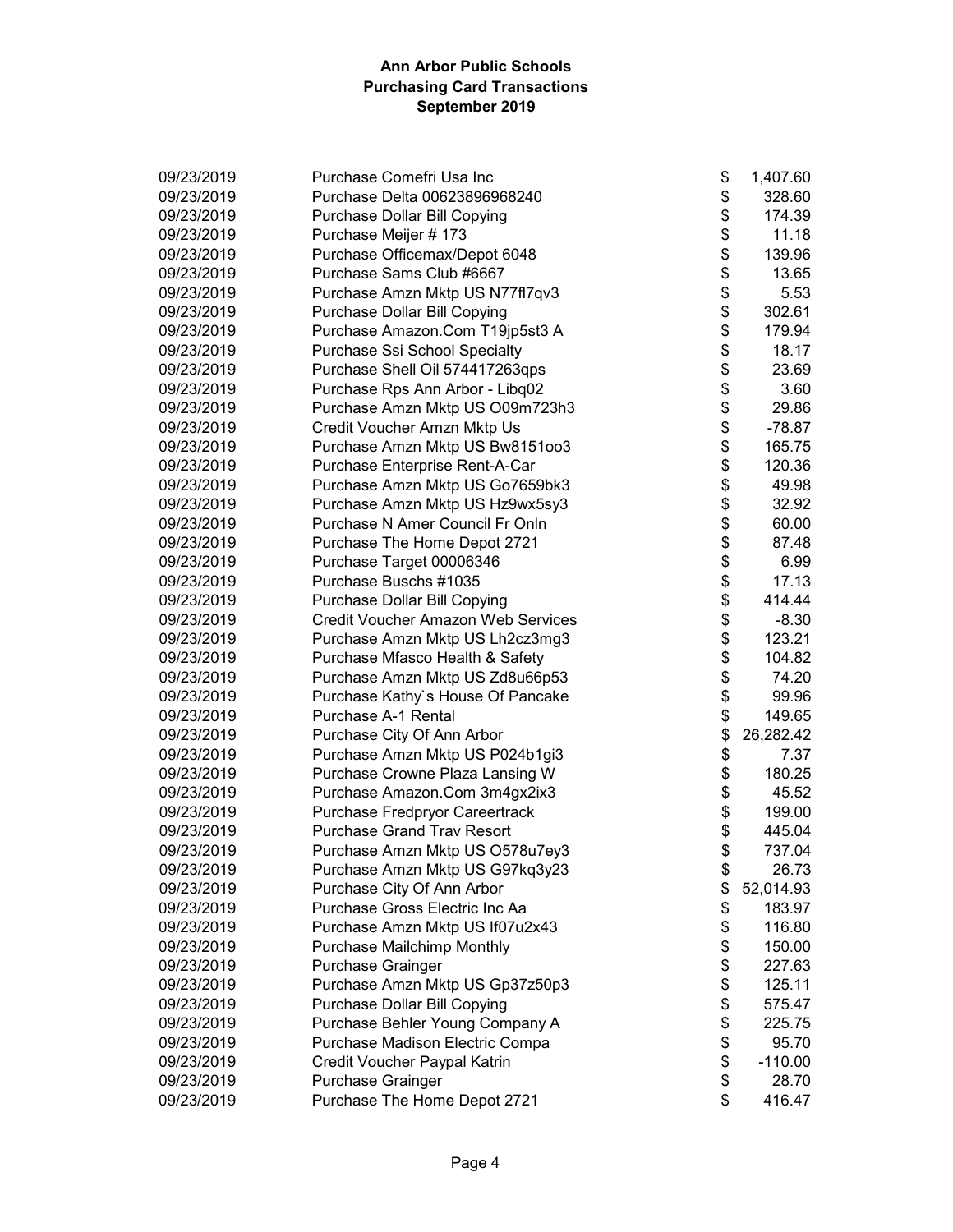| 09/23/2019 | Purchase Marriott Lax Airport          | \$<br>469.13   |
|------------|----------------------------------------|----------------|
| 09/23/2019 | Purchase Vzwrlss Apocc Visb            | \$<br>648.20   |
| 09/23/2019 | Purchase Madison Electric Compa        | \$<br>146.84   |
| 09/20/2019 | Purchase Sheplers Inc                  | \$<br>38.00    |
| 09/20/2019 | Credit Voucher Amzn Mktp Us            | \$<br>$-31.23$ |
| 09/20/2019 | Purchase Amzn Mktp US S378y7gs3        | \$<br>7.77     |
| 09/20/2019 | Purchase Amzn Mktp US Ft8n04mw3        | \$<br>18.98    |
| 09/20/2019 | Purchase Rps Ann Arbor - Forq02        | \$<br>3.60     |
| 09/20/2019 | Purchase Office Depot #1170            | \$<br>24.99    |
| 09/20/2019 | Purchase Jimmy Johns # 90028 -         | \$<br>62.00    |
| 09/20/2019 | Purchase Int In Expressign Des         | \$<br>195.00   |
| 09/20/2019 | <b>Purchase Michaels Stores 2108</b>   | \$<br>20.45    |
| 09/20/2019 | Purchase Amzn Mktp US Q54t79kd3        | \$<br>99.50    |
| 09/20/2019 | <b>Purchase Parking Ep/Ps</b>          | \$<br>6.00     |
| 09/20/2019 | Purchase Amzn Mktp US 5y54x6zx3        | \$<br>7.70     |
| 09/20/2019 | Purchase Sheplers Inc                  | \$<br>38.00    |
| 09/20/2019 | Purchase Rps Ann Arbor - Libq02        | \$<br>2.40     |
| 09/20/2019 | Purchase Joann Stores #176             | \$<br>9.82     |
| 09/20/2019 | Purchase Society6.Com                  | \$<br>89.09    |
| 09/20/2019 | Purchase Smore.Com - Educator          | \$<br>79.00    |
| 09/20/2019 | Purchase Amzn Mktp US Lt6r59k73        | \$<br>110.73   |
| 09/20/2019 | Purchase Amzn Mktp US Dm3xq3h03        | \$<br>5.09     |
| 09/20/2019 | Purchase Wildlife Services Of M        | \$<br>310.00   |
| 09/20/2019 | Purchase Amzn Mktp US Z871a4ow3        | \$<br>10.63    |
| 09/20/2019 | Purchase Exxonmobil 96342548           | \$<br>32.36    |
| 09/20/2019 | Purchase Usps Po 2525100130            | \$<br>10.15    |
| 09/20/2019 | Purchase Amzn Mktp US A24o71wn3        | \$<br>10.91    |
| 09/20/2019 | Purchase Officemax/Officedept#6        | \$<br>96.81    |
| 09/20/2019 | Credit Voucher Amzn Mktp Us            | \$<br>$-75.45$ |
| 09/20/2019 | Purchase Panera Bread #600874          | \$<br>233.30   |
| 09/20/2019 | Purchase Signupgenius                  | \$<br>49.99    |
| 09/20/2019 | <b>Purchase Dbc Blick Art Material</b> | \$<br>298.52   |
| 09/20/2019 | Purchase American Assoc Of Scho        | \$<br>200.00   |
| 09/20/2019 | Purchase Wildlife Services Of M        | \$<br>340.00   |
| 09/20/2019 | Purchase Current Electric Motor        | \$<br>1,180.00 |
| 09/20/2019 | Purchase Amzn Mktp US C10sh61v3        | \$<br>39.99    |
| 09/20/2019 | Purchase State Bar Of Michigan         | \$<br>385.00   |
| 09/20/2019 | Purchase Amzn Mktp US Fx4ig6093        | \$<br>21.97    |
| 09/20/2019 | Purchase American Assoc Of Scho        | \$<br>200.00   |
| 09/20/2019 | Purchase Amazon.Com Ft8sr2ps3 A        | \$<br>137.40   |
| 09/20/2019 | Purchase Amzn Mktp US Sw1qy2f23        | \$<br>5.99     |
| 09/19/2019 | Purchase Amzn Mktp US Mh0w29az3        | \$<br>10.01    |
| 09/19/2019 | Purchase Bay State Alarm Sec           | \$<br>1,762.74 |
| 09/19/2019 | <b>Purchase Palos Sports</b>           | \$<br>264.83   |
| 09/19/2019 | Purchase Gaiam.Com/Spri.Com            | \$<br>87.84    |
| 09/19/2019 | Purchase Amzn Mktp US Hc5252993        | \$<br>13.77    |
| 09/19/2019 | Purchase Amzn Mktp US Lb5ws3t73        | \$<br>4.99     |
| 09/19/2019 | Purchase Amzn Mktp US P38fq3zt3        | \$<br>5.90     |
| 09/19/2019 | Purchase Amzn Mktp US C42al8ly3        | \$<br>11.53    |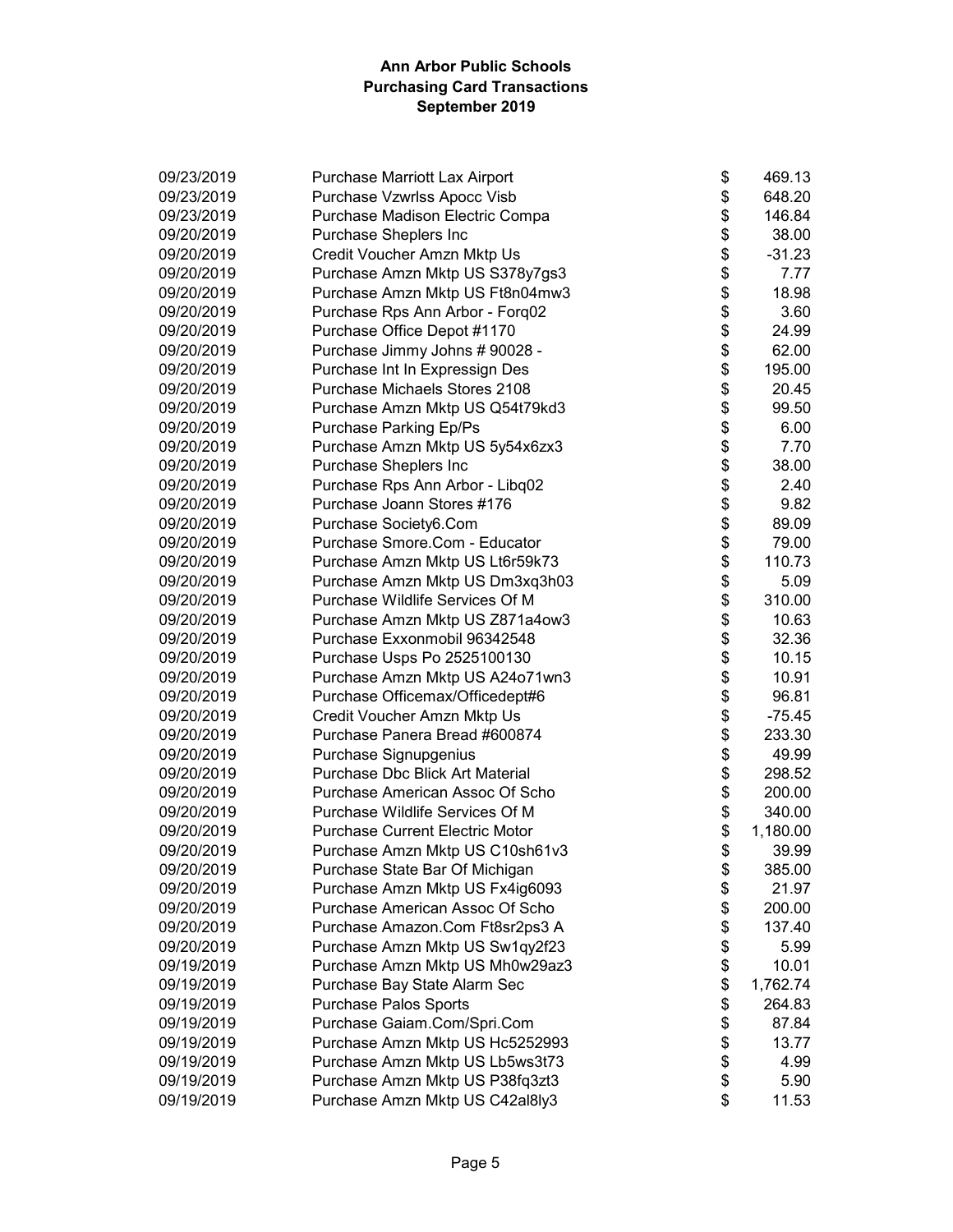| 09/19/2019 | Purchase Amzn Mktp US 8p6tg52r3        | \$<br>17.09    |
|------------|----------------------------------------|----------------|
| 09/19/2019 | Purchase Rei Greenwoodheinemann        | \$<br>345.40   |
| 09/19/2019 | Purchase Amzn Mktp US 7j33p62w3        | \$<br>79.71    |
| 09/19/2019 | Purchase Demco Inc                     | \$<br>46.97    |
| 09/19/2019 | Purchase Amzn Mktp US 6q27b0tj3        | \$<br>39.99    |
| 09/19/2019 | <b>Purchase Grainger</b>               | \$<br>1,072.81 |
| 09/19/2019 | Purchase Thermalnetics, Inc.           | \$<br>267.55   |
| 09/19/2019 | Purchase Ichiban Japanese Steak        | \$<br>128.71   |
| 09/19/2019 | Purchase Epic Sports, Inc.             | \$<br>73.40    |
| 09/19/2019 | Purchase Amzn Mktp US 6072n25d3        | \$<br>16.80    |
| 09/19/2019 | Purchase Amzn Mktp US Kj74e7sr3        | \$<br>139.70   |
| 09/19/2019 | <b>Purchase Dollartree</b>             | \$<br>24.00    |
| 09/19/2019 | Purchase Amzn Mktp US Wu11q9c03        | \$<br>119.69   |
| 09/19/2019 | Purchase Pink Pony                     | \$<br>24.08    |
| 09/19/2019 | Purchase Officemax/Officedept#6        | \$<br>127.90   |
| 09/19/2019 | <b>Purchase The Midwest Clinic</b>     | \$<br>95.00    |
| 09/19/2019 | Purchase Jimmy Johns # 90028 -         | \$<br>122.31   |
| 09/19/2019 | Purchase Lakeshore Learning Mat        | \$<br>801.55   |
| 09/19/2019 | Purchase Ace Barnes Hardware           | \$<br>34.99    |
| 09/19/2019 | Purchase Grainger                      | \$<br>516.39   |
| 09/19/2019 | Purchase Bed Bath & Beyond #234        | \$<br>27.97    |
| 09/19/2019 | Purchase Demco Inc                     | \$<br>136.99   |
| 09/19/2019 | Purchase Amzn Mktp US Uv84n13y3        | \$<br>7.89     |
| 09/19/2019 | Purchase Squ Sq Everlasting Im         | \$<br>35.00    |
| 09/19/2019 | Purchase Delta 00623898139012          | \$<br>328.60   |
| 09/19/2019 | <b>Purchase Amazon Web Services</b>    | \$<br>8.30     |
| 09/19/2019 | Purchase Usps Po 2502800106            | \$<br>110.00   |
| 09/19/2019 | Purchase Amzn Mktp US P820v8l43        | \$<br>6.97     |
| 09/19/2019 | Purchase Amzn Mktp US Gu6z981t3        | \$<br>8.26     |
| 09/19/2019 | Purchase Amzn Mktp US Ir5ur8oz3        | \$<br>239.84   |
| 09/19/2019 | Purchase Amazon.Com Gg9g57an3          | \$<br>120.37   |
| 09/19/2019 | Purchase Rei Greenwoodheinemann        | \$<br>120.45   |
| 09/19/2019 | Purchase 4imprint                      | \$<br>258.71   |
| 09/19/2019 | <b>Purchase Macul</b>                  | \$<br>49.00    |
| 09/19/2019 | Purchase Amzn Mktp US Nn3ph09t3        | \$<br>22.88    |
| 09/18/2019 | Purchase Amzn Mktp US Gp0mo8143        | \$<br>16.80    |
| 09/18/2019 | Purchase Joann Stores #176             | \$<br>22.36    |
| 09/18/2019 | Purchase Madison Electric Compa        | \$<br>249.22   |
| 09/18/2019 | Credit Voucher Royal Canadian Mint     | \$<br>$-15.40$ |
| 09/18/2019 | Purchase Sheplers Inc                  | \$<br>50.00    |
| 09/18/2019 | Credit Voucher Royal Canadian Mint     | \$<br>$-0.96$  |
| 09/18/2019 | Purchase Little Caesars 0007 00        | \$<br>53.70    |
| 09/18/2019 | Purchase Gfs Store #1973               | \$<br>129.63   |
| 09/18/2019 | Purchase Amzn Mktp US 6j0bb8q83        | \$<br>66.38    |
| 09/18/2019 | Purchase Amazon.Com Qa8kf4ub3          | \$<br>14.99    |
| 09/18/2019 | Purchase Amazon.Com Y97zw2oc3 A        | \$<br>84.93    |
| 09/18/2019 | Purchase Amzn Mktp US 905e92jg3        | \$<br>240.92   |
| 09/18/2019 | Credit Voucher Netflix.Com             | \$<br>$-11.99$ |
| 09/18/2019 | <b>Purchase Transcontinental Music</b> | \$<br>11.25    |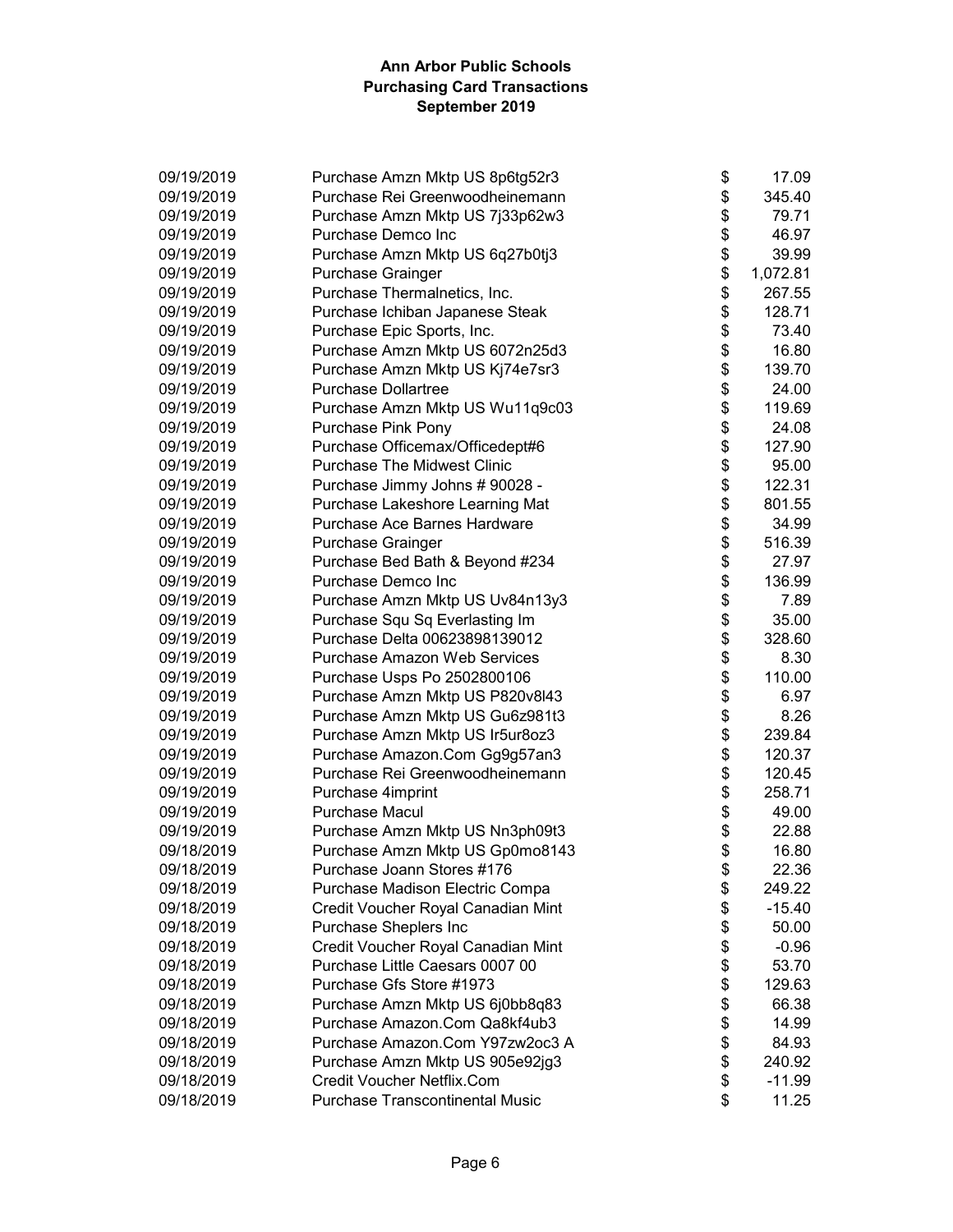| 09/18/2019 | <b>Purchase Quill Corporation</b>        | \$<br>29.18    |
|------------|------------------------------------------|----------------|
| 09/18/2019 | Purchase Little Caesars 0007 00          | \$<br>43.75    |
| 09/18/2019 | Purchase Officemax/Officedept#6          | \$<br>27.16    |
| 09/18/2019 | <b>Purchase Learning Without Tears</b>   | \$<br>220.00   |
| 09/18/2019 | Credit Voucher Royal Canadian Mint       | \$<br>$-15.40$ |
| 09/18/2019 | Purchase Amzn Mktp US Zj4113xw3          | \$<br>119.99   |
| 09/18/2019 | Purchase Madison Electric Compa          | \$<br>336.35   |
| 09/18/2019 | <b>Purchase Doubletree Hotels</b>        | \$<br>249.90   |
| 09/18/2019 | Purchase Officemax/Officedept#6          | \$<br>69.99    |
| 09/18/2019 | Purchase Madison Electric Compa          | \$<br>269.62   |
| 09/18/2019 | <b>Purchase Northeast Foundation F</b>   | \$<br>199.00   |
| 09/18/2019 | Purchase Usps Po 2502800106              | \$<br>26.99    |
| 09/18/2019 | <b>Purchase Comcast</b>                  | \$<br>356.85   |
| 09/18/2019 | <b>Purchase Doubletree Hotels</b>        | \$<br>249.90   |
| 09/18/2019 | Purchase Stadium Hardware                | \$<br>44.02    |
| 09/18/2019 | <b>Purchase Doubletree Hotels</b>        | \$<br>249.90   |
| 09/18/2019 | Purchase Amzn Mktp US Dj29y4rz3          | \$<br>56.89    |
| 09/18/2019 | Purchase Sq Sq Shpe-Grad At T            | \$<br>1,150.00 |
| 09/18/2019 | Purchase Mhe McGraw-Hill Ecomm           | \$<br>1,062.50 |
| 09/18/2019 | Purchase Amzn Mktp US Ct6hb7ja3          | \$<br>27.99    |
| 09/17/2019 | Purchase Meijer # 064                    | \$<br>208.59   |
| 09/17/2019 | Purchase Mi Assoc Sch Adm                | \$<br>445.00   |
| 09/17/2019 | <b>Purchase The Midwest Clinic</b>       | \$<br>130.00   |
| 09/17/2019 | Credit Voucher Epic Sports, Inc.         | \$<br>$-14.72$ |
| 09/17/2019 | Purchase Hungry Howies 577               | \$<br>47.97    |
| 09/17/2019 | Credit Voucher Ewtnews Natl Cath Reg     | \$<br>$-2.00$  |
| 09/17/2019 | Purchase (CAD 1.25) Royal Canadian Mint  | \$<br>0.96     |
| 09/17/2019 | Purchase Mi Assoc Sch Adm                | \$<br>445.00   |
| 09/17/2019 | Purchase Amzn Mktp US 3y0kj5dt3          | \$<br>162.20   |
| 09/17/2019 | Purchase (CAD 19.95) Royal Canadian Mint | \$<br>15.40    |
| 09/17/2019 | Purchase Vistapr Vistaprint.Com          | \$<br>58.89    |
| 09/17/2019 | <b>Purchase Dollartree</b>               | \$<br>16.00    |
| 09/17/2019 | Purchase Massp                           | \$<br>650.00   |
| 09/17/2019 | Purchase Rps Ann Arbor Meterq02          | \$<br>3.15     |
| 09/17/2019 | Purchase Natl Art Edu Assoc              | \$<br>1,615.00 |
| 09/17/2019 | Purchase Sight Reading Factory           | \$<br>234.99   |
| 09/17/2019 | Purchase Amzn Mktp US Xt0li5hy3          | \$<br>68.87    |
| 09/17/2019 | <b>Purchase Follett School Solutio</b>   | \$<br>201.39   |
| 09/17/2019 | Purchase (CAD 19.95) Royal Canadian Mint | \$<br>15.40    |
| 09/17/2019 | Purchase Bsn Sports Llc                  | \$<br>36.45    |
| 09/17/2019 | Purchase Clear Rate Communicati          | \$<br>5,216.77 |
| 09/17/2019 | Purchase Lakeshore Learning Mat          | \$<br>65.54    |
| 09/16/2019 | Purchase Amzn Mktp US T22pv35x3          | \$<br>87.63    |
| 09/16/2019 | Purchase Crowne Plaza Lansing W          | \$<br>183.97   |
| 09/16/2019 | Purchase Foresight Group Inc             | \$<br>1,137.51 |
| 09/16/2019 | Purchase Rps Ann Arbor-4th &q02          | \$<br>2.40     |
| 09/16/2019 | Credit Voucher Amzn Mktp Us              | \$<br>$-21.16$ |
| 09/16/2019 | Purchase Forum Com Printing Far          | \$<br>180.90   |
| 09/16/2019 | Purchase Thermalnetics, Inc.             | \$<br>203.52   |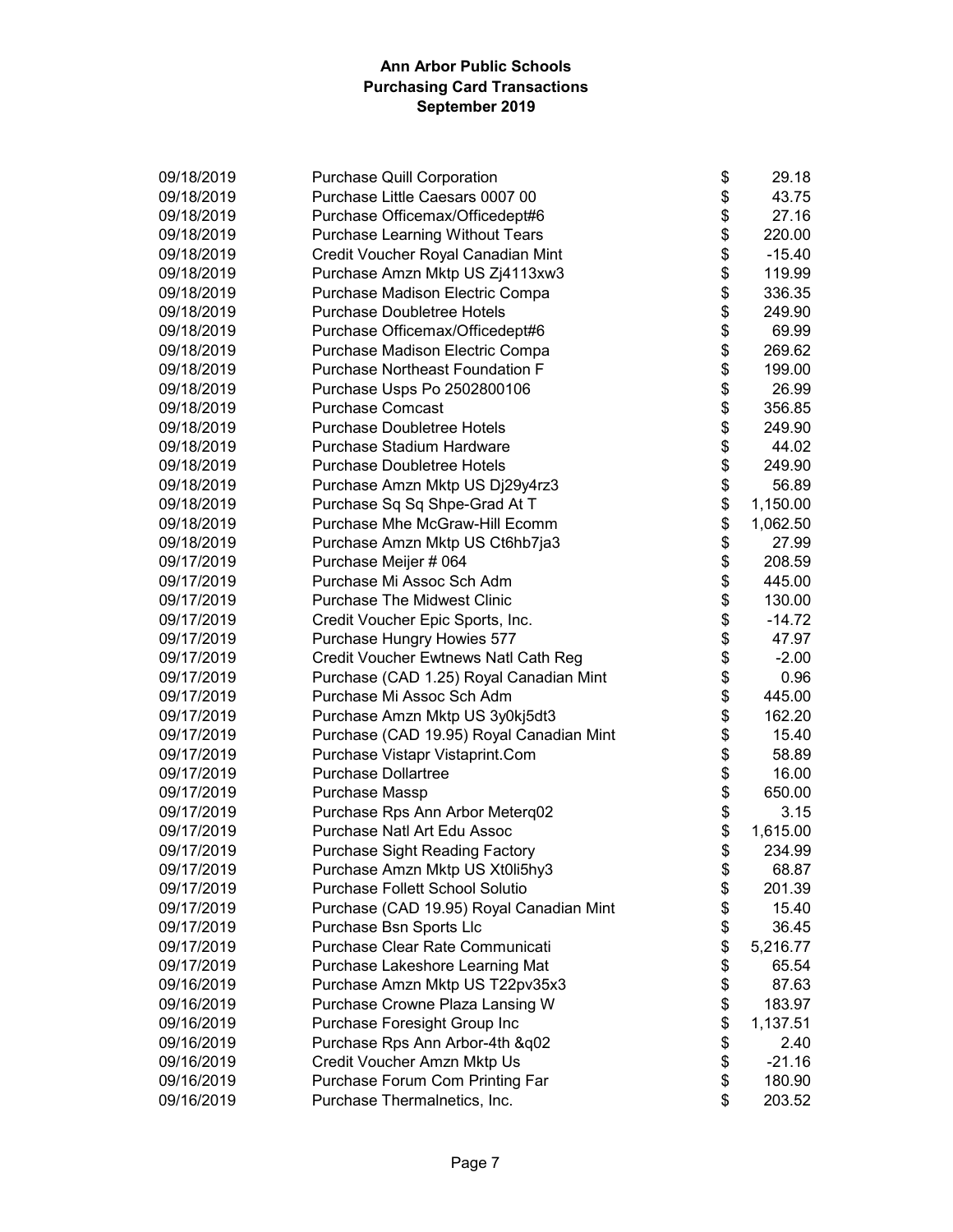| 09/16/2019 | Credit Voucher Brueggers Catering #37  | \$<br>$-7.70$  |
|------------|----------------------------------------|----------------|
| 09/16/2019 | Purchase Amzn Mktp US 6328e6lc3        | \$<br>218.16   |
| 09/16/2019 | Purchase Siteone Landscape Supp        | \$<br>283.61   |
| 09/16/2019 | Purchase Foresight Group Inc           | \$<br>1,137.51 |
| 09/16/2019 | Purchase Otc Brands, Inc.              | \$<br>191.99   |
| 09/16/2019 | <b>Purchase Robert Half Intl</b>       | \$<br>8,690.16 |
| 09/16/2019 | Purchase Amzn Mktp US 917fq0ew3        | \$<br>12.29    |
| 09/16/2019 | Purchase Washtenaw Dairy               | \$<br>72.00    |
| 09/16/2019 | Purchase Amzn Mktp US 8q33u6bs3        | \$<br>65.78    |
| 09/16/2019 | Purchase Amazon.Com 363ar4sk3          | \$<br>25.99    |
| 09/16/2019 | Purchase Madison Electric Compa        | \$<br>51.12    |
| 09/16/2019 | Purchase Amzn Mktp US V75oq6ge3        | \$<br>29.98    |
| 09/16/2019 | Purchase Amzn Mktp US 9n7bg53q3        | \$<br>89.99    |
| 09/16/2019 | <b>Purchase Robert Half Intl</b>       | \$<br>3,983.00 |
| 09/16/2019 | <b>Purchase Precision Data Product</b> | \$<br>565.44   |
| 09/16/2019 | Purchase The Ups Store 1993            | \$<br>200.55   |
| 09/16/2019 | Purchase Amzn Mktp US S11tu9mo3        | \$<br>51.52    |
| 09/16/2019 | Purchase Ssi School Specialty          | \$<br>10.94    |
| 09/16/2019 | Purchase Amzn Mktp US Sw7uw7g63        | \$<br>253.53   |
| 09/16/2019 | Purchase Foresight Group Inc           | \$<br>422.65   |
| 09/16/2019 | <b>Purchase Mission Point Resort</b>   | \$<br>181.82   |
| 09/16/2019 | Purchase Foresight Group Inc           | \$<br>461.64   |
| 09/16/2019 | Purchase Dbc Blick Art Material        | \$<br>56.88    |
| 09/16/2019 | Purchase Amzn Mktp US 3b8qd1wu3        | \$<br>27.90    |
| 09/16/2019 | Purchase Eb 2019 Fall Mihse Co         | \$<br>310.00   |
| 09/16/2019 | Purchase Madison Electric Compa        | \$<br>267.10   |
| 09/16/2019 | Purchase Meijer # 064                  | \$<br>36.33    |
| 09/16/2019 | Purchase Amzn Mktp US Yb08u2753        | \$<br>28.44    |
| 09/16/2019 | <b>Purchase Cabelas Promotions</b>     | \$<br>466.97   |
| 09/16/2019 | Purchase Scholastic, Inc.              | \$<br>296.67   |
| 09/16/2019 | Purchase Madison Electric Compa        | \$<br>114.31   |
| 09/16/2019 | Purchase Marcos Pizza- 1056            | \$<br>125.50   |
| 09/16/2019 | Purchase Grainger                      | \$<br>62.20    |
| 09/16/2019 | Purchase Panera Bread #600874          | \$<br>77.16    |
| 09/16/2019 | Purchase Foresight Group Inc           | \$<br>1,308.82 |
| 09/16/2019 | Purchase Eb 2019 Fall Mihse Co         | \$<br>310.00   |
| 09/16/2019 | Purchase Panera Bread #600876 P        | \$<br>113.70   |
| 09/16/2019 | Purchase Scholastic, Inc.              | \$<br>148.34   |
| 09/16/2019 | Purchase Officemax/Officedept#6        | \$<br>77.45    |
| 09/16/2019 | Purchase Officemax/Officedept#6        | \$<br>55.53    |
| 09/13/2019 | Purchase Grainger                      | \$<br>30.69    |
| 09/13/2019 | Purchase Squ Sq Cmyk Imperial          | \$<br>85.00    |
| 09/13/2019 | <b>Purchase Software 4 Schools</b>     | \$<br>279.00   |
| 09/13/2019 | Purchase Amzn Mktp US F15l65c53        | \$<br>227.50   |
| 09/13/2019 | Purchase Amzn Mktp US S054s9oz3        | \$<br>11.71    |
| 09/13/2019 | Purchase Usps Po 2502800106            | \$<br>7.40     |
| 09/13/2019 | Purchase Panera Bread #600874          | \$<br>40.55    |
| 09/13/2019 | Purchase Meijer # 027                  | \$<br>2,205.97 |
| 09/13/2019 | Purchase Amazon.Com Qr8ux3v53          | \$<br>29.94    |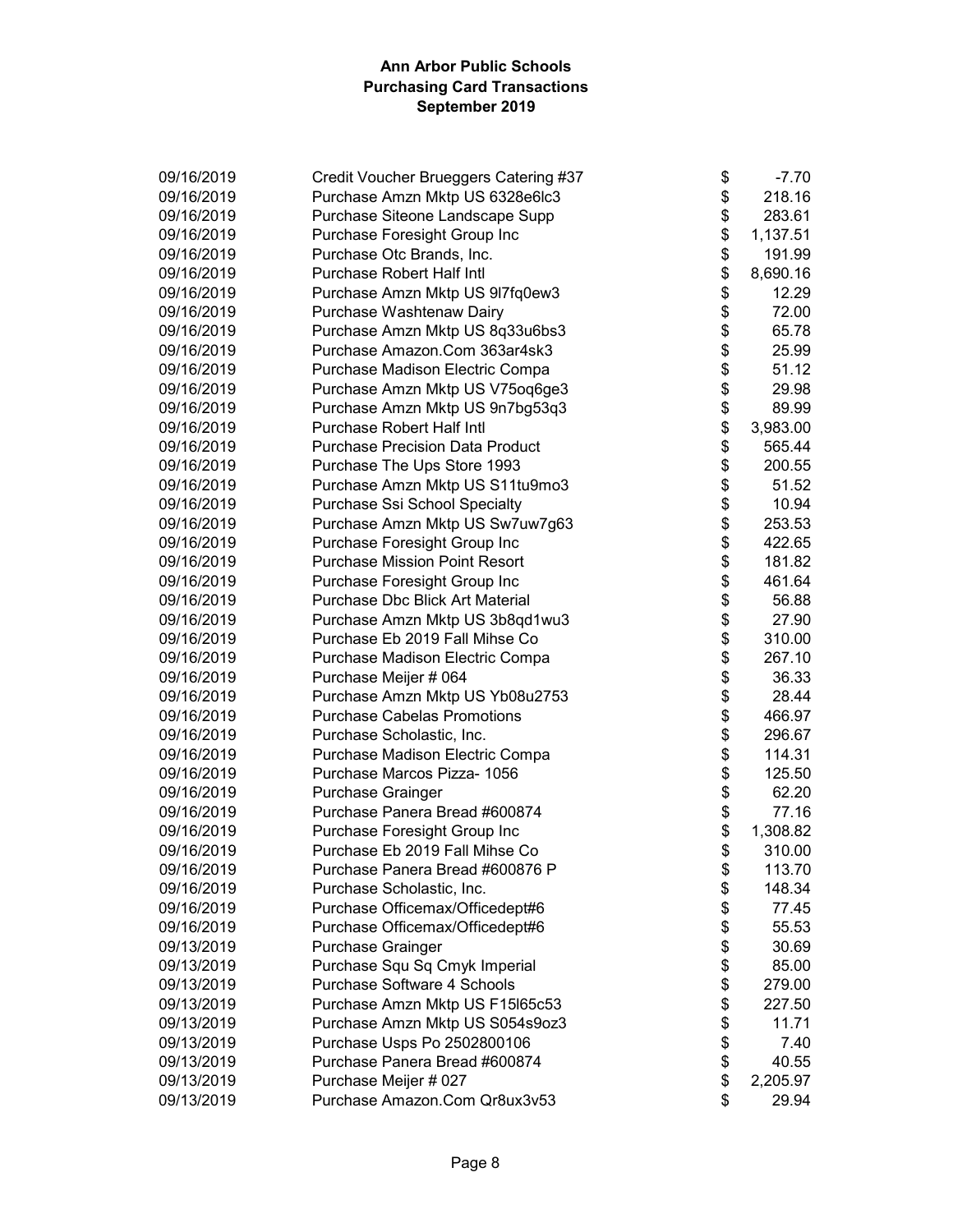| 09/13/2019 | Purchase Rei Greenwoodheinemann        | \$<br>30.00    |
|------------|----------------------------------------|----------------|
| 09/13/2019 | Purchase Amzn Mktp US Zw5kn31h3        | \$<br>20.89    |
| 09/13/2019 | Purchase Tst New York Pizza De         | \$<br>200.00   |
| 09/13/2019 | Purchase Washtenawchildren.Org         | \$<br>70.00    |
| 09/13/2019 | Purchase Epic Sports, Inc.             | \$<br>260.15   |
| 09/13/2019 | <b>Purchase Chromalabel</b>            | \$<br>22.79    |
| 09/13/2019 | <b>Purchase National Energy Contro</b> | \$<br>1,263.61 |
| 09/13/2019 | Purchase Amtrak .Co2540662526139       | \$<br>108.00   |
| 09/13/2019 | Purchase Amzn Mktp US U66ae8ev3        | \$<br>148.41   |
| 09/13/2019 | Purchase Grainger                      | \$<br>17.46    |
| 09/13/2019 | Purchase Rps Ann Arbor - Libq02        | \$<br>1.20     |
| 09/13/2019 | Purchase Amazon.Com 1y68e7cb3          | \$<br>38.60    |
| 09/13/2019 | <b>Purchase Mission Point Resort</b>   | \$<br>187.82   |
| 09/13/2019 | Purchase Netflix.Com                   | \$<br>11.99    |
| 09/13/2019 | Purchase Officemax/Depot 6401          | \$<br>11.50    |
| 09/13/2019 | Purchase Usps Po 2502800106            | \$<br>3.74     |
| 09/13/2019 | Purchase Meijer # 064                  | \$<br>1,418.44 |
| 09/13/2019 | Purchase Amzn Mktp US 929go0fx3        | \$<br>42.00    |
| 09/13/2019 | Purchase No Thai - Plymouth Rd         | \$<br>34.98    |
| 09/13/2019 | Purchase Amzn Mktp US 8693l8yr3        | \$<br>55.42    |
| 09/13/2019 | Credit Voucher No Thai - Plymouth Rd   | \$<br>$-1.98$  |
| 09/13/2019 | Purchase Weebly                        | \$<br>74.80    |
| 09/13/2019 | Purchase Amzn Mktp US Qe2gl5d83        | 240.62         |
| 09/13/2019 | Purchase Amazon.Com Ur7mf7rh3 A        | \$<br>17.98    |
| 09/13/2019 | Purchase Meijer # 064                  | \$<br>778.05   |
| 09/13/2019 | Purchase Sheplers Inc                  | \$<br>25.00    |
| 09/13/2019 | Purchase Amzn Mktp US VI0fi8753        | \$<br>80.99    |
| 09/13/2019 | Purchase Amzn Mktp US Pw2t25q33        | \$<br>117.20   |
| 09/13/2019 | Purchase Meijer # 027                  | \$<br>275.77   |
| 09/12/2019 | Purchase Thermalnetics, Inc.           | \$<br>669.43   |
| 09/12/2019 | Purchase Paypal Psug Events            | \$<br>349.00   |
| 09/12/2019 | Purchase Amzn Mktp US Dp9uv4z93        | \$<br>431.35   |
| 09/12/2019 | Purchase Kroger #688                   | \$<br>14.60    |
| 09/12/2019 | Purchase Amzn Mktp US Mk7y56d53        | \$<br>70.54    |
| 09/12/2019 | <b>Purchase The Midwest Clinic</b>     | \$<br>170.00   |
| 09/12/2019 | Purchase Jimmy Johns # 90028 -         | \$<br>55.20    |
| 09/12/2019 | Purchase Amzn Mktp US D61sx1dt3        | \$<br>9.48     |
| 09/12/2019 | Purchase Amzn Mktp US Nf5z23su3        | \$<br>13.98    |
| 09/12/2019 | Purchase Amzn Mktp US L87jl0az3        | \$<br>32.98    |
| 09/12/2019 | Purchase Zippy Auto Wash               | \$<br>8.00     |
| 09/12/2019 | Purchase Gci Woodwind                  | \$<br>346.40   |
| 09/12/2019 | Purchase Office Depot #1170            | \$<br>23.44    |
| 09/12/2019 | Purchase Aldi 67052                    | \$<br>5.76     |
| 09/12/2019 | Purchase Ssi School Specialty          | \$<br>76.25    |
| 09/12/2019 | Purchase Little Caesars 0007 00        | \$<br>164.50   |
| 09/12/2019 | Purchase Amzn Mktp US 8v0mh8cm3        | \$<br>379.12   |
| 09/12/2019 | Purchase Sq Sq National Forum          | \$<br>336.55   |
| 09/12/2019 | Purchase Amazon.Com 3350w7bg3          | \$<br>25.44    |
| 09/12/2019 | Purchase Amzn Mktp US 8l2oi0sf3        | \$<br>148.35   |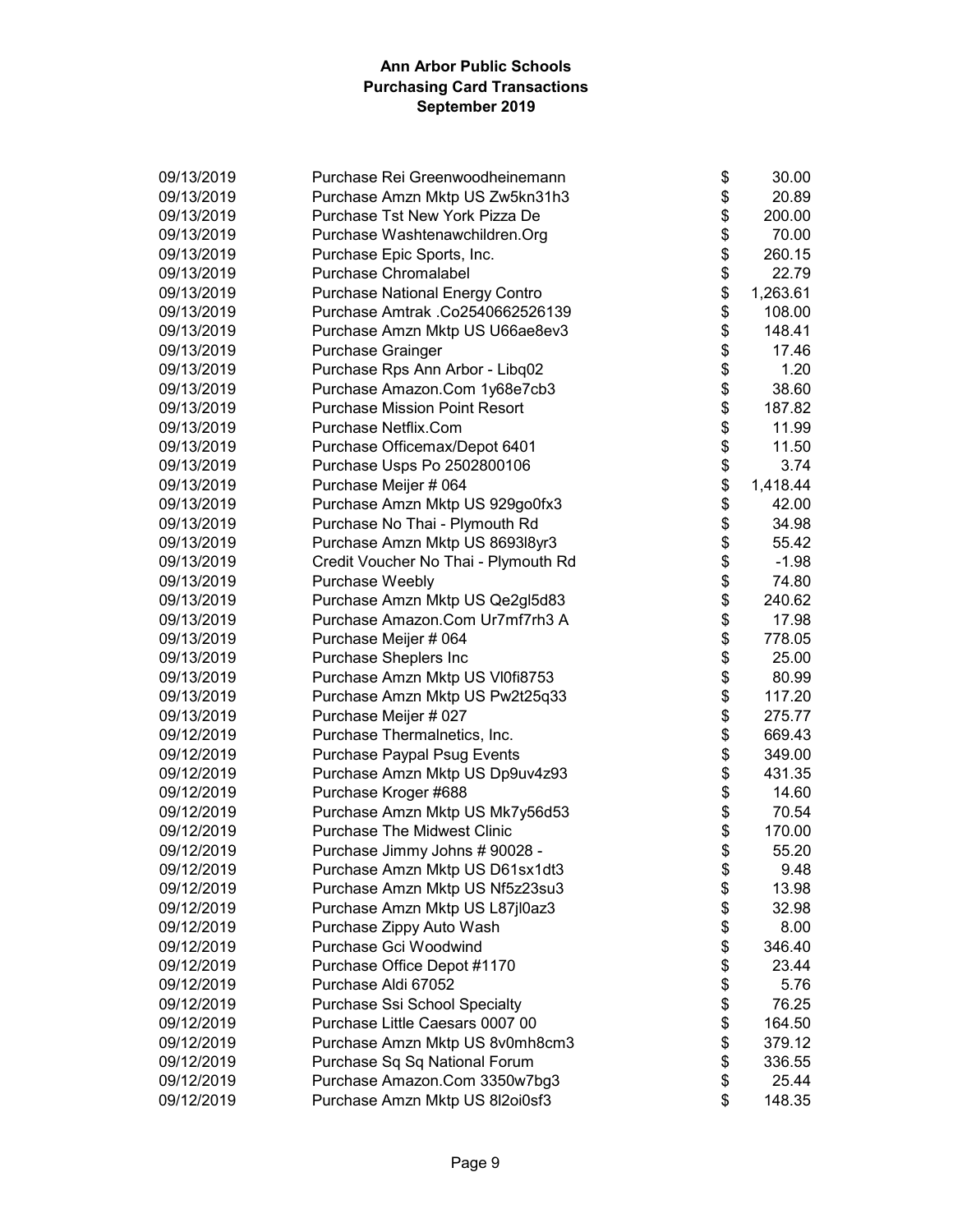| 09/12/2019 | Purchase Amzn Mktp US Mo84b32a0                     | \$<br>62.99    |
|------------|-----------------------------------------------------|----------------|
| 09/12/2019 | Purchase Michiganass                                | \$<br>180.00   |
| 09/12/2019 | Purchase Target 00008722                            | \$<br>12.49    |
| 09/12/2019 | <b>Purchase National Energy Contro</b>              | \$<br>421.71   |
| 09/12/2019 | Quill                                               | \$<br>14.10    |
| 09/12/2019 | Purchase Thermalnetics, Inc.                        | \$<br>879.25   |
| 09/12/2019 | Purchase Officemax/Officedept#6                     | \$<br>9.75     |
| 09/12/2019 | Purchase Madison Electric Compa                     | \$<br>84.60    |
| 09/12/2019 | Purchase The Home Depot #2721                       | \$<br>40.30    |
| 09/12/2019 | Purchase Mi Assoc Sch Adm                           | \$<br>50.00    |
| 09/12/2019 | Purchase Speedway 08707 Ann Arb                     | \$<br>63.45    |
| 09/12/2019 | Purchase Amzn Mktp US Ux0zu5kj3                     | \$<br>142.47   |
| 09/12/2019 | Purchase Cvs/Pharmacy #08097                        | \$<br>9.18     |
| 09/12/2019 | <b>Purchase Grainger</b>                            | \$<br>25.20    |
| 09/12/2019 | Purchase Washtenawchildren.Org                      | \$<br>210.00   |
| 09/12/2019 | Purchase Officemax/Officedept#6                     | \$<br>58.00    |
| 09/12/2019 | Purchase Amzn Mktp US Mo95k4kh0                     | \$<br>13.00    |
| 09/12/2019 | Purchase Ssi School Specialty                       | \$<br>429.80   |
| 09/12/2019 | Purchase Usps Po 2502800106                         | \$<br>6.85     |
| 09/12/2019 | Purchase Woodburn Press                             | \$<br>292.99   |
| 09/12/2019 | Purchase Sq Sq Djs Baker                            | \$<br>39.00    |
| 09/11/2019 | Purchase Amzn Mktp US L98gc2zu3                     | \$<br>36.98    |
| 09/11/2019 | Purchase Palos Sports- PE supplies -Michael Stewart | \$<br>214.50   |
| 09/11/2019 | Purchase Vistapr Vistaprint.Com                     | \$<br>44.30    |
| 09/11/2019 | <b>Purchase Dollartree</b>                          | \$<br>48.00    |
| 09/11/2019 | Purchase Madison Electric Compa                     | \$<br>75.00    |
| 09/11/2019 | Purchase Amzn Mktp US Mo7a042e0                     | \$<br>16.99    |
| 09/11/2019 | Purchase Horizon Software Inter                     | \$<br>2,224.61 |
| 09/11/2019 | Purchase Quizlet.Com                                | \$<br>403.08   |
| 09/11/2019 | Purchase 1-800-Flowers.Com, inc.                    | \$<br>160.18   |
| 09/11/2019 | Purchase Paypal Dxracer                             | \$<br>20.00    |
| 09/11/2019 | Purchase Ace Barnes Hardware                        | \$<br>10.99    |
| 09/11/2019 | Credit Voucher Amzn Mktp Us                         | \$<br>$-1.12$  |
| 09/11/2019 | Purchase Amazon.Com 0r7b13863                       | \$<br>19.89    |
| 09/11/2019 | Purchase Meijer # 064                               | \$<br>22.48    |
| 09/11/2019 | Purchase Officemax/Officedept#6                     | \$<br>209.32   |
| 09/11/2019 | Purchase Amzn Mktp US 662p28st3                     | \$<br>13.90    |
| 09/11/2019 | <b>Purchase Arbor Farms Market</b>                  | \$<br>55.41    |
| 09/11/2019 | Purchase Panera Bread #600874                       | \$<br>42.54    |
| 09/11/2019 | Purchase Amzn Mktp US 792jy8ip3                     | \$<br>36.53    |
| 09/11/2019 | Purchase Decker Equipment                           | \$<br>182.09   |
| 09/11/2019 | Purchase Amzn Mktp US J637e68v3                     | \$<br>17.97    |
| 09/11/2019 | Purchase 1-800-Flowers.Com, inc.                    | \$<br>127.71   |
| 09/11/2019 | Purchase A2ychamber.Org                             | \$<br>80.00    |
| 09/11/2019 | Purchase Target.Com                                 | \$<br>111.96   |
| 09/11/2019 | Purchase Amzn Mktp US Vh42z4xi3                     | \$<br>99.76    |
| 09/11/2019 | Purchase Vistapr Vistaprint.Com                     | \$<br>172.87   |
| 09/11/2019 | Purchase 4imprint                                   | \$<br>114.11   |
| 09/11/2019 | Purchase Officemax/Officedept#6                     | \$<br>41.73    |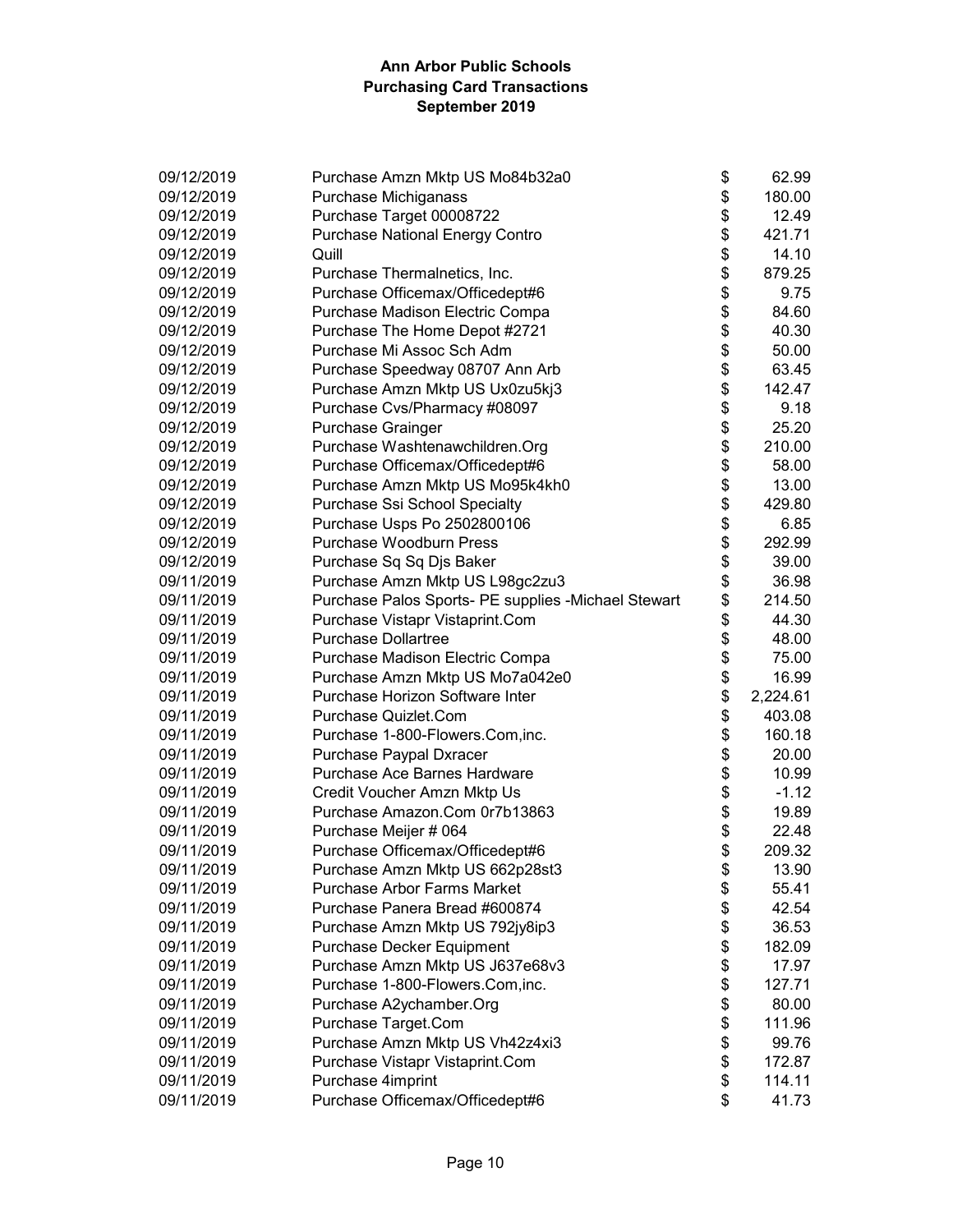| 09/11/2019 | Purchase Aldi 67052             | \$<br>3.56     |
|------------|---------------------------------|----------------|
| 09/11/2019 | Purchase Amazon.Com Or74v5i33 A | \$<br>52.23    |
| 09/11/2019 | <b>Purchase Really Good</b>     | \$<br>96.95    |
| 09/11/2019 | Purchase Amzn Mktp US Mo4qg6280 | \$<br>23.71    |
| 09/11/2019 | Purchase Florida Virtual School | \$<br>101.97   |
| 09/11/2019 | Purchase Us School Supply Inc   | \$<br>61.65    |
| 09/11/2019 | Purchase Craigslist.Org         | \$<br>20.00    |
| 09/11/2019 | Purchase Officemax/Officedept#6 | \$<br>185.50   |
| 09/11/2019 | Purchase Ssi School Specialty   | \$<br>331.00   |
| 09/11/2019 | Purchase Meijer # 173           | \$<br>164.94   |
| 09/11/2019 | Purchase Sams Club #6666        | \$<br>104.34   |
| 09/11/2019 | Purchase Amazon.Com 5p2wy1753   | \$<br>93.84    |
| 09/10/2019 | Purchase Amzn Mktp US Mo9cd9d50 | \$<br>85.31    |
| 09/10/2019 | <b>Purchase Grainger</b>        | \$<br>447.00   |
| 09/10/2019 | Purchase Amzn Mktp US Gx3or8ga3 | \$<br>69.02    |
| 09/10/2019 | Purchase Amazon.Com Tz2m62mr3 A | \$<br>20.98    |
| 09/10/2019 | Purchase Www.Northernsafety.Com | \$<br>89.79    |
| 09/10/2019 | <b>Purchase Grainger</b>        | \$<br>151.02   |
| 09/10/2019 | Purchase Att Bill Payment       | \$<br>227.48   |
| 09/10/2019 | Purchase Amzn Mktp US O89mn30v3 | \$<br>7.13     |
| 09/10/2019 | Purchase B&h Photo 800-606-696  | \$<br>41.60    |
| 09/10/2019 | Purchase Camping World #15      | \$<br>173.94   |
| 09/10/2019 | Purchase Grainger               | \$<br>81.30    |
| 09/10/2019 | Purchase Amazon.Com Mo8ix9d40   | \$<br>41.99    |
| 09/10/2019 | Purchase Stadium Hardware       | \$<br>20.98    |
| 09/10/2019 | Purchase Squ Sq Howlett Lock A  | \$<br>160.00   |
| 09/10/2019 | Purchase Florida Virtual School | \$<br>67.98    |
| 09/10/2019 | Purchase Amzn Mktp US 625680wc3 | \$<br>235.65   |
| 09/10/2019 | Purchase Madison Electric Compa | \$<br>150.81   |
| 09/10/2019 | Purchase Amzn Mktp US Nk5jd5cd3 | \$<br>202.50   |
| 09/10/2019 | Purchase Amazon.Com Um56q6p83 A | \$<br>55.93    |
| 09/10/2019 | Purchase Gfs Store #0868        | \$<br>195.37   |
| 09/10/2019 | Purchase Amzn Mktp US Mi3vu3fy3 | \$<br>104.38   |
| 09/10/2019 | Purchase Amzn Mktp US Yn0zk82i3 | \$<br>5.99     |
| 09/10/2019 | Purchase Amzn Mktp US Mo32h0650 | \$<br>386.63   |
| 09/10/2019 | Purchase Madison Electric Compa | \$<br>26.08    |
| 09/10/2019 | Purchase Grainger               | \$<br>9.21     |
| 09/10/2019 | Purchase Amzn Mktp US Mo4k766l0 | \$<br>131.58   |
| 09/10/2019 | Purchase Thermalnetics, Inc.    | \$<br>310.86   |
| 09/10/2019 | Purchase Carolina Biologic Supp | \$<br>359.95   |
| 09/10/2019 | Purchase Thermalnetics, Inc.    | \$<br>1,052.00 |
| 09/10/2019 | Purchase Amzn Mktp US Mo0ts4610 | \$<br>89.70    |
| 09/09/2019 | Purchase Sq Sq Michigan Manzi   | \$<br>550.00   |
| 09/09/2019 | Purchase Lowes #01750           | \$<br>119.92   |
| 09/09/2019 | Purchase Amzn Mktp US 0635v3km3 | \$<br>126.21   |
| 09/09/2019 | <b>Purchase Grainger</b>        | \$<br>362.88   |
| 09/09/2019 | Purchase Amzn Mktp US Bs02e2uo3 | \$<br>122.21   |
| 09/09/2019 | Purchase 4imprint               | \$<br>240.14   |
| 09/09/2019 | Purchase Thomson West Tcd       | \$<br>294.64   |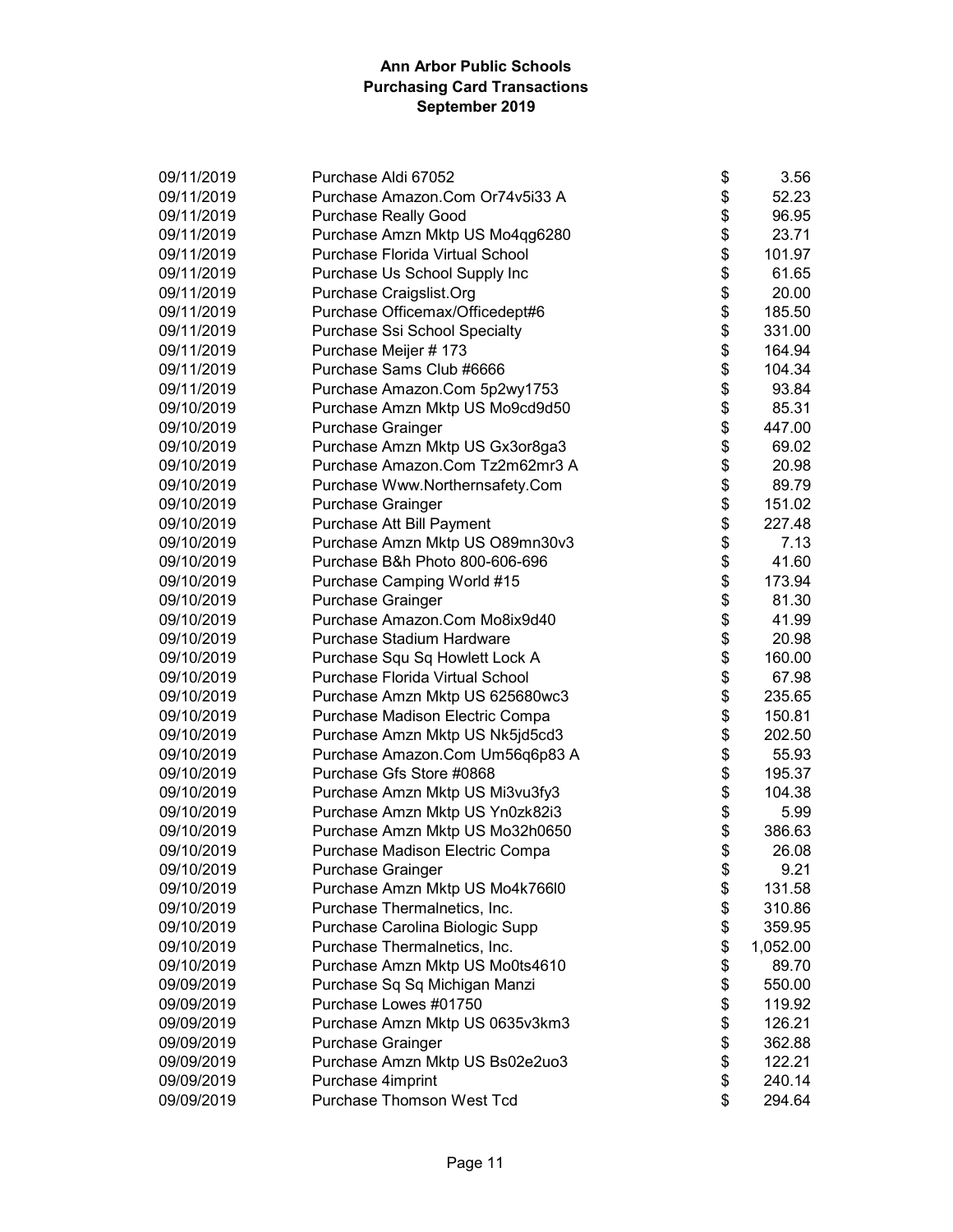| 09/09/2019 | Purchase Ace Barnes Hardware       | \$<br>43.98  |
|------------|------------------------------------|--------------|
| 09/09/2019 | Purchase Amzn Mktp US Mo2pu4q70    | \$<br>207.31 |
| 09/09/2019 | Purchase Amzn Mktp US 0w9je9gk3    | \$<br>25.79  |
| 09/09/2019 | Purchase Amzn Mktp US Hm1lj2my3    | \$<br>84.44  |
| 09/09/2019 | Purchase Arc Lakeside Blueprint    | \$<br>10.00  |
| 09/09/2019 | Purchase Amzn Mktp US G30kx49o3    | \$<br>665.99 |
| 09/09/2019 | Purchase Florida Virtual School    | \$<br>169.95 |
| 09/09/2019 | Purchase Dollar Bill Copying       | \$<br>113.89 |
| 09/09/2019 | Purchase Ewtnews Natl Cath Reg     | \$<br>2.00   |
| 09/09/2019 | <b>Purchase Acco Brands Direct</b> | \$<br>44.73  |
| 09/09/2019 | Purchase Amzn Mktp US Mo4302qn0    | \$<br>280.02 |
| 09/09/2019 | Purchase Amzn Mktp US Xs6c40ek3    | \$<br>9.00   |
| 09/09/2019 | <b>Purchase Eimacs</b>             | \$<br>24.95  |
| 09/09/2019 | Purchase Wholefds Crb 10315        | \$<br>6.69   |
| 09/09/2019 | Purchase Mas Fps                   | \$<br>85.00  |
| 09/09/2019 | Purchase Panera Bread #600874      | \$<br>11.79  |
| 09/09/2019 | Purchase Mfasco Health & Safety    | \$<br>383.13 |
| 09/09/2019 | Purchase Amzn Mktp US F07c866f3    | \$<br>54.09  |
| 09/09/2019 | Purchase Wildlife Services Of M    | \$<br>180.00 |
| 09/09/2019 | Purchase Wildlife Services Of M    | \$<br>260.00 |
| 09/09/2019 | Purchase Amzn Mktp US Oz2mu5ev3    | \$<br>21.16  |
| 09/09/2019 | Purchase Amzn Mktp US Ln6tz2ey3    | \$<br>436.28 |
| 09/09/2019 | Purchase Wildlife Services Of M    | \$<br>260.00 |
| 09/09/2019 | Purchase Wildlife Services Of M    | \$<br>140.00 |
| 09/09/2019 | Purchase Officemax/Officedept#6    | \$<br>15.99  |
| 09/09/2019 | Purchase Energize, Inc.            | \$<br>69.00  |
| 09/09/2019 | Purchase Amzn Mktp US Mo45c7b30    | \$<br>78.04  |
| 09/09/2019 | Purchase Amzn Mktp US Xt7px4733    | \$<br>69.99  |
| 09/09/2019 | Purchase Amzn Mktp US T308h7do3    | \$<br>249.75 |
| 09/09/2019 | <b>Purchase Grainger</b>           | \$<br>49.80  |
| 09/09/2019 | Purchase Amzn Mktp US Eg06l8163    | \$<br>97.99  |
| 09/09/2019 | Purchase U Of II Online Payment    | \$<br>40.00  |
| 09/09/2019 | Purchase Wildlife Services Of M    | \$<br>260.00 |
| 09/09/2019 | Purchase Panera Bread #600874      | \$<br>104.22 |
| 09/09/2019 | Purchase Michaels Stores 2108      | \$<br>41.15  |
| 09/09/2019 | <b>Purchase Grainger</b>           | \$<br>7.56   |
| 09/09/2019 | Purchase Amzn Mktp US Mo4da3qn0    | \$<br>225.46 |
| 09/09/2019 | Purchase Target 00006346           | \$<br>35.42  |
| 09/09/2019 | Purchase Officemax/Officedept#6    | \$<br>148.15 |
| 09/09/2019 | Purchase Amzn Mktp US Mo6875hr0    | \$<br>51.39  |
| 09/09/2019 | Purchase Hungry Howies 577         | \$<br>214.99 |
| 09/09/2019 | <b>Purchase Eimacs</b>             | \$<br>24.95  |
| 09/09/2019 | Purchase Officemax/Officedept#6    | \$<br>35.17  |
| 09/09/2019 | Purchase Amzn Mktp US Mo9q94h80    | \$<br>43.99  |
| 09/09/2019 | Purchase Officemax/Officedept#6    | \$<br>9.58   |
| 09/09/2019 | Purchase Amzn Mktp US Mo5152640    | \$<br>24.52  |
| 09/09/2019 | Purchase Amzn Mktp US Mo54b1hs0    | \$<br>78.87  |
| 09/09/2019 | Purchase Amzn Mktp US Yw1jn8123    | \$<br>109.99 |
| 09/09/2019 | <b>Purchase Bookfactory</b>        | \$<br>491.93 |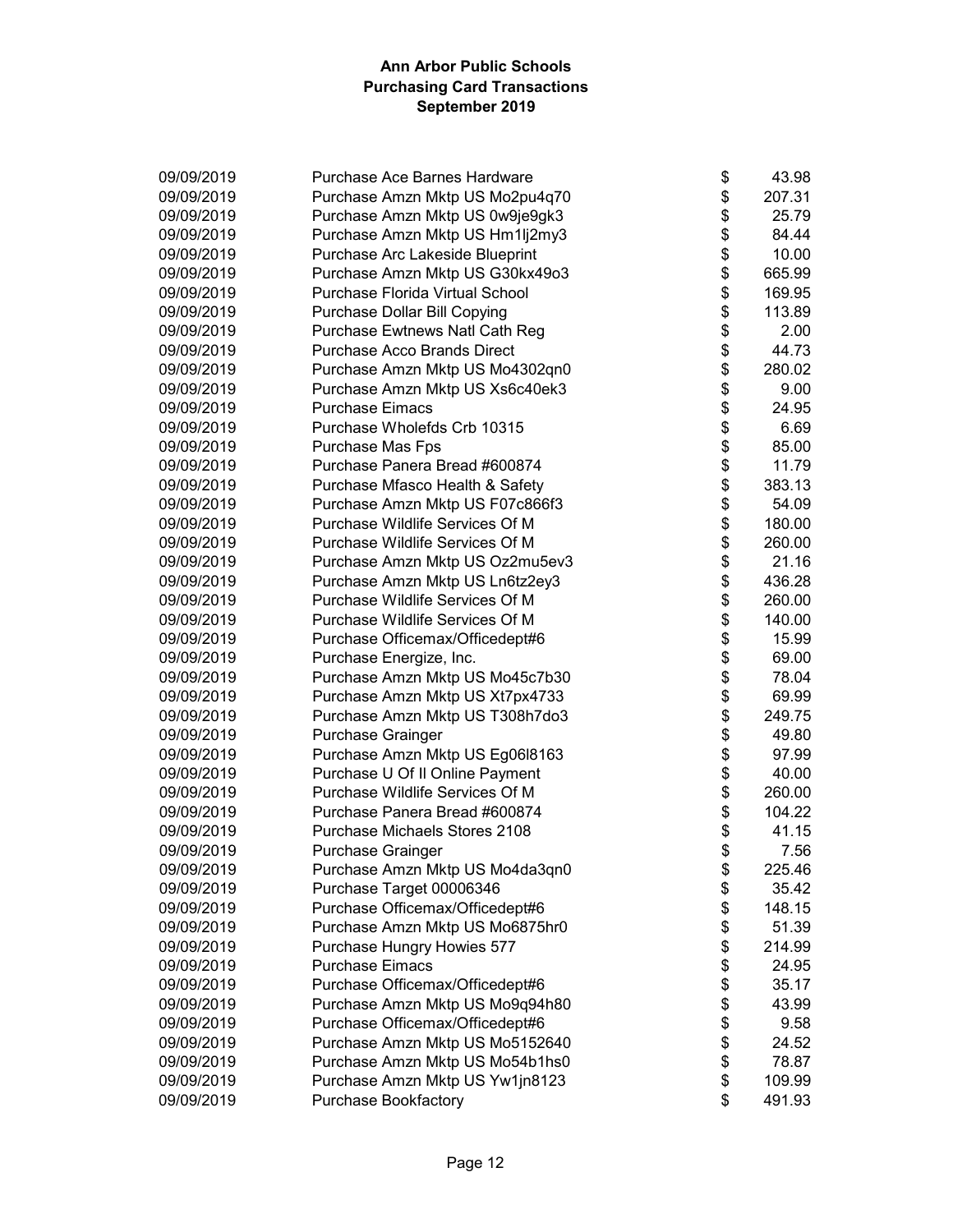| 09/09/2019 | Purchase Meijer # 064                 | \$<br>143.86 |
|------------|---------------------------------------|--------------|
| 09/09/2019 | Purchase Decker Equipment             | \$<br>148.39 |
| 09/09/2019 | Purchase Amzn Mktp US Mo3pr0ql0       | \$<br>269.11 |
| 09/09/2019 | Purchase Officemax/Officedept#6       | \$<br>236.51 |
| 09/09/2019 | Purchase Amzn Mktp US Mo1vf4bt0       | \$<br>146.09 |
| 09/09/2019 | Purchase Meijer # 027                 | \$<br>249.95 |
| 09/09/2019 | Purchase Wildlife Services Of M       | \$<br>140.00 |
| 09/09/2019 | Purchase Amzn Mktp US Gf6kf0ql3       | \$<br>84.25  |
| 09/09/2019 | <b>Purchase Griffin International</b> | \$<br>409.50 |
| 09/09/2019 | Purchase Grainger                     | \$<br>24.56  |
| 09/09/2019 | Purchase Wildlife Services Of M       | \$<br>260.00 |
| 09/09/2019 | <b>Purchase Grainger</b>              | \$<br>158.22 |
| 09/09/2019 | Purchase Des Moines Stamp Mfg C       | \$<br>36.80  |
| 09/09/2019 | Purchase Meijer # 064                 | \$<br>44.99  |
| 09/09/2019 | Purchase Stadium Trophy Inc           | \$<br>649.20 |
| 09/09/2019 | Purchase Amzn Mktp US Mo1hr5bp0       | \$<br>559.98 |
| 09/09/2019 | Purchase Samsclub.Com                 | \$<br>122.24 |
| 09/09/2019 | Purchase Amzn Mktp US Mo1fv26u0       | \$<br>234.95 |
| 09/09/2019 | Purchase Panera Bread #600874         | \$<br>92.57  |
| 09/09/2019 | Purchase Amzn Mktp US Mo0n73hk0       | \$<br>117.94 |
| 09/09/2019 | Purchase Wildlife Services Of M       | \$<br>310.00 |
| 09/09/2019 | Purchase Wildlife Services Of M       | \$<br>340.00 |
| 09/09/2019 | Purchase Grainger                     | \$<br>16.42  |
| 09/06/2019 | Purchase Madison Electric Compa       | \$<br>75.55  |
| 09/06/2019 | Purchase Usps.Com Clicknship          | \$<br>67.15  |
| 09/06/2019 | Purchase Meijer # 173                 | \$<br>14.77  |
| 09/06/2019 | Purchase Amzn Mktp US G544d2ow3       | \$<br>53.68  |
| 09/06/2019 | Purchase Ace Barnes Hardware          | \$<br>8.69   |
| 09/06/2019 | <b>Purchase Parts Town</b>            | \$<br>188.53 |
| 09/06/2019 | Purchase Makemynewspaper Com In       | \$<br>99.00  |
| 09/06/2019 | Purchase Gfs Store #1973              | \$<br>104.97 |
| 09/06/2019 | Purchase Madison Electric Compa       | \$<br>82.30  |
| 09/06/2019 | Purchase Dropbox P1vfbqlknkxv         | \$<br>119.88 |
| 09/06/2019 | Purchase Stadium Hardware             | \$<br>5.28   |
| 09/06/2019 | Purchase Shanty Creek Resorts -       | \$<br>116.00 |
| 09/06/2019 | Purchase Project Lead The Way,        | \$<br>164.75 |
| 09/06/2019 | <b>Purchase Blake Transit Center</b>  | \$<br>150.00 |
| 09/06/2019 | Purchase Usps Po 2502800106           | \$<br>11.00  |
| 09/06/2019 | Purchase Officemax/Officedept#6       | \$<br>137.66 |
| 09/06/2019 | Purchase Identisys Incorporated       | \$<br>255.94 |
| 09/06/2019 | Purchase Usps Po 2502800106           | \$<br>210.00 |
| 09/06/2019 | Purchase School-Tech, Inc             | \$<br>89.70  |
| 09/06/2019 | Purchase Amzn Mktp US Mo74h0xb0       | \$<br>13.98  |
| 09/06/2019 | Purchase Stadium Hardware             | \$<br>43.98  |
| 09/06/2019 | Purchase State Dch Conference         | \$<br>50.00  |
| 09/06/2019 | Purchase Squ Sq Cmyk Imperial         | \$<br>243.10 |
| 09/06/2019 | Purchase Containerstorenovi           | \$<br>19.41  |
| 09/06/2019 | Purchase Madison Electric Compa       | \$<br>3.27   |
| 09/06/2019 | Purchase 24hourwristbands.Com         | \$<br>32.00  |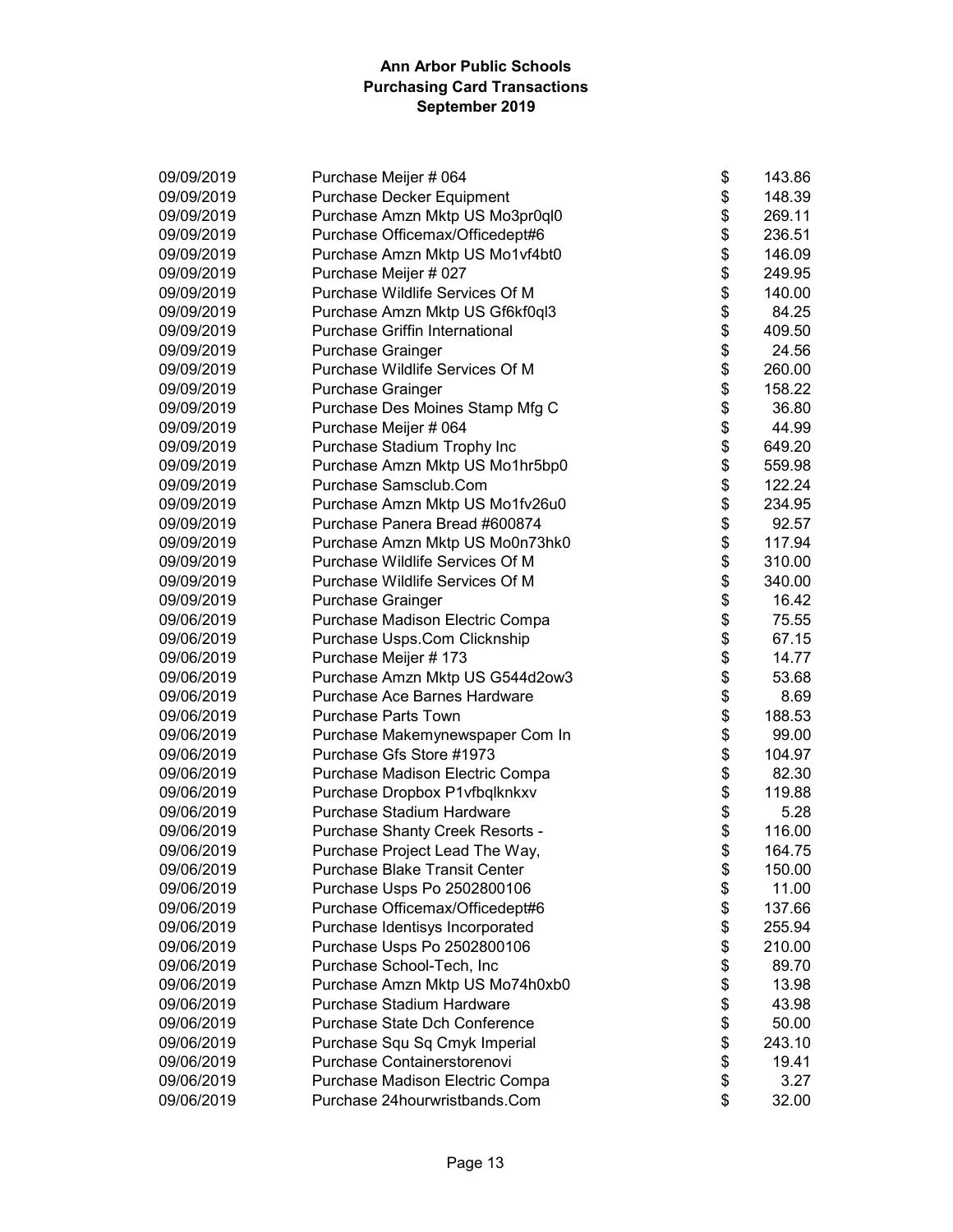| 09/06/2019 | Purchase Metro Airport Parking         | \$<br>8.00      |
|------------|----------------------------------------|-----------------|
| 09/06/2019 | Purchase Shanty Creek Resorts -        | \$<br>116.00    |
| 09/06/2019 | Purchase Thestampmaker                 | \$<br>88.49     |
| 09/06/2019 | Purchase Cottage Inn Pizza - An        | \$<br>26.72     |
| 09/06/2019 | Credit Voucher Ljl Library Journals    | \$<br>$-4.93$   |
| 09/06/2019 | Purchase Grainger                      | \$<br>18.27     |
| 09/06/2019 | Purchase Kroger #688                   | \$<br>27.59     |
| 09/06/2019 | Purchase Grainger                      | \$<br>60.09     |
| 09/06/2019 | Purchase Grainger                      | \$<br>33.46     |
| 09/06/2019 | Purchase Amzn Mktp US Ip2h645z3        | \$<br>278.03    |
| 09/05/2019 | Purchase Amzn Mktp US Mo7x04mu0        | \$<br>498.98    |
| 09/05/2019 | Purchase Dollar Bill Copying           | \$<br>51.40     |
| 09/05/2019 | Purchase Staples 00115642              | \$<br>15.00     |
| 09/05/2019 | <b>Purchase National Energy Contro</b> | \$<br>1,919.07  |
| 09/05/2019 | Purchase Amzn Mktp US Nv6vh3z73        | \$<br>188.76    |
| 09/05/2019 | Purchase Lakeshore Learning Mat        | \$<br>46.98     |
| 09/05/2019 | Purchase Amazon.Com Ba0k785h3 A        | \$<br>425.64    |
| 09/05/2019 | Purchase Staples 00115642              | \$<br>20.82     |
| 09/05/2019 | Purchase Feeding America               | \$<br>415.00    |
| 09/05/2019 | Purchase Officemax/Officedept#6        | \$<br>139.80    |
| 09/05/2019 | Purchase Amazon.Com 3k1i62py3          | \$<br>7.19      |
| 09/05/2019 | Purchase Madison Electric Compa        | \$<br>64.98     |
| 09/05/2019 | Purchase Dollar Bill Copying           | \$<br>8.00      |
| 09/05/2019 | Purchase Sq Sq Vertex Coffee           | \$<br>21.60     |
| 09/05/2019 | Purchase Michigan Negotiators A        | \$<br>325.00    |
| 09/05/2019 | Credit Voucher Amzn Mktp Us            | \$<br>$-20.58$  |
| 09/05/2019 | <b>Purchase National Energy Contro</b> | \$<br>485.75    |
| 09/05/2019 | Purchase Laerdalmedical                | \$<br>152.95    |
| 09/05/2019 | Purchase Madison Electric Compa        | \$<br>256.52    |
| 09/05/2019 | Purchase Mi Assoc Sch Adm              | \$<br>445.00    |
| 09/05/2019 | Purchase Shopkeep.Com Inc.             | \$<br>114.48    |
| 09/05/2019 | Purchase Usps Po 2502800106            | \$<br>550.00    |
| 09/05/2019 | Purchase Mi Assoc Sch Adm              | \$<br>1,400.00  |
| 09/05/2019 | Purchase Shopkeep.Com Inc.             | \$<br>114.48    |
| 09/05/2019 | Purchase Amzn Mktp US Yr6x02iu3        | \$<br>31.90     |
| 09/05/2019 | Purchase Michigan Negotiators A        | \$<br>325.00    |
| 09/05/2019 | Purchase Staples 00115642              | \$<br>15.00     |
| 09/05/2019 | Purchase Amzn Mktp US G692v98t3        | \$<br>27.52     |
| 09/05/2019 | <b>Credit Voucher Grainger</b>         | \$<br>$-156.12$ |
| 09/05/2019 | Purchase Ferris State University       | \$<br>200.00    |
| 09/04/2019 | Purchase Opc Utl Service Fee 02        | \$<br>3.95      |
| 09/04/2019 | Purchase Staples 00115642              | \$<br>15.00     |
| 09/04/2019 | Purchase Opc Royal Oak City Utl        | \$<br>355.10    |
| 09/04/2019 | Credit Voucher Paypal Memspa           | \$<br>$-250.00$ |
| 09/04/2019 | Purchase Staples 00115642              | \$<br>9.96      |
| 09/04/2019 | Purchase Panera Bread #600874          | \$<br>91.24     |
| 09/04/2019 | Purchase Wildlife Services Of M        | \$<br>140.00    |
| 09/04/2019 | Purchase Stadium Hardware              | \$<br>38.97     |
| 09/04/2019 | Purchase Amzn Mktp US Fk7e64yp3        | \$<br>10.88     |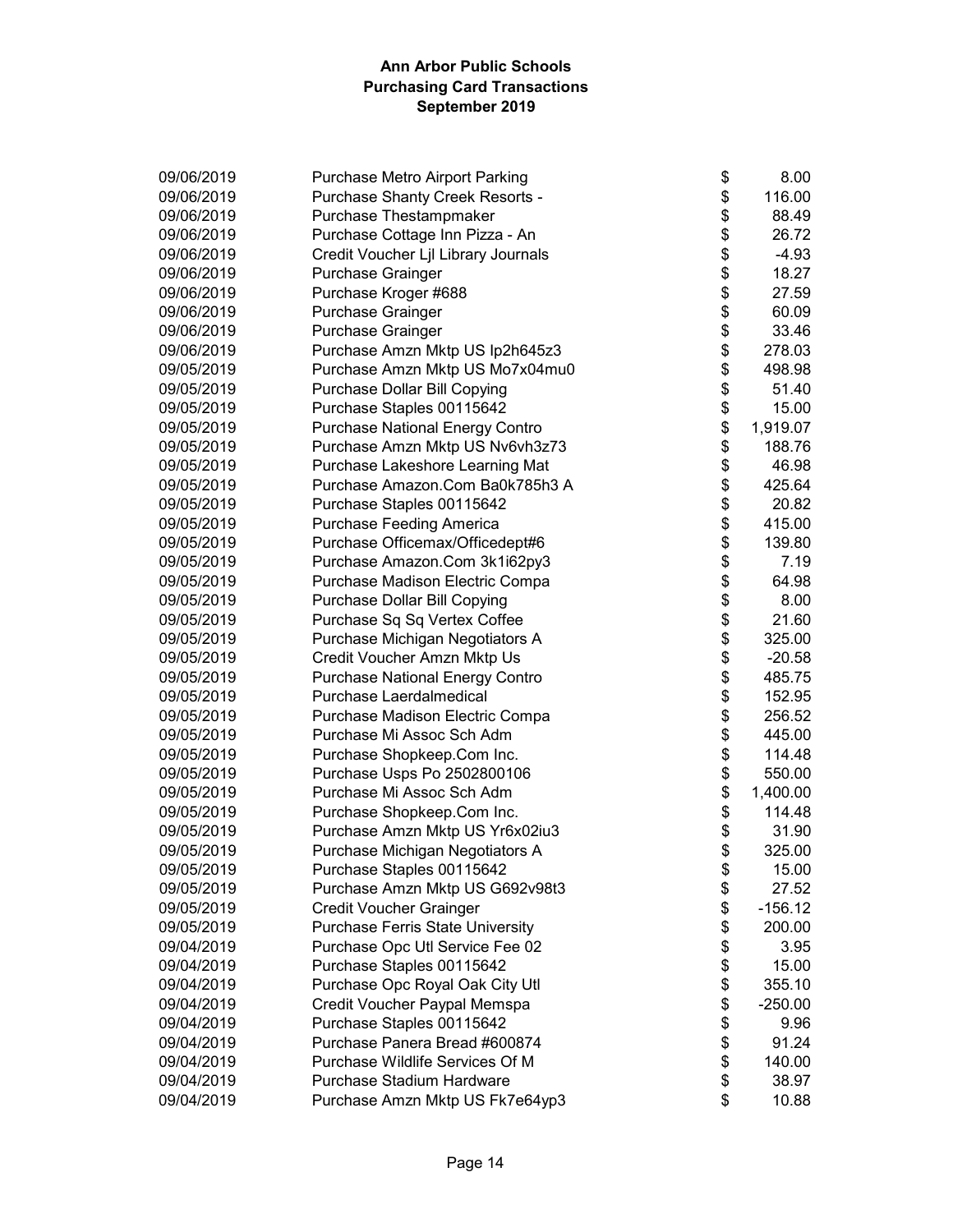| 09/04/2019 | Purchase Staples 00115642           | \$<br>0.04      |
|------------|-------------------------------------|-----------------|
| 09/04/2019 | Purchase Mi Assoc Sch Adm           | \$<br>350.00    |
| 09/04/2019 | Purchase Wildlife Services Of M     | \$<br>200.00    |
| 09/04/2019 | Purchase Wildlife Services Of M     | \$<br>140.00    |
| 09/04/2019 | <b>Purchase Bingo Supplies</b>      | \$<br>102.79    |
| 09/04/2019 | Purchase Madison Electric Compa     | \$<br>42.22     |
| 09/04/2019 | Purchase Staples 00115642           | \$<br>22.49     |
| 09/04/2019 | Purchase Restroom Direct Hand D     | \$<br>300.00    |
| 09/04/2019 | <b>Purchase Amazon Web Services</b> | \$<br>0.34      |
| 09/04/2019 | Purchase Wildlife Services Of M     | \$<br>200.00    |
| 09/04/2019 | Purchase Madison Electric Compa     | \$<br>235.76    |
| 09/04/2019 | Purchase Ljl Library Journals       | \$<br>87.12     |
| 09/04/2019 | Purchase Amzn Mktp US Mo4ad2vw0     | \$<br>15.80     |
| 09/03/2019 | Purchase Target 00006346            | \$<br>87.90     |
| 09/03/2019 | Purchase Amazon.Com Mo93z1su1 A     | \$<br>42.66     |
| 09/03/2019 | Purchase Crucial.Com                | \$<br>6,947.89  |
| 09/03/2019 | Purchase Target 00002816            | \$<br>19.40     |
| 09/03/2019 | Purchase Staples 00115642           | \$<br>24.70     |
| 09/03/2019 | Purchase Dollar Bill Copying        | \$<br>965.15    |
| 09/03/2019 | Purchase Amzn Mktp US 6c3xh6mi3     | \$<br>20.91     |
| 09/03/2019 | Purchase Amzn Mktp US Mo9ol3st1     | \$<br>38.97     |
| 09/03/2019 | Purchase Amzn Mktp US Nq0p53yu3     | \$<br>25.98     |
| 09/03/2019 | Purchase Staples 00115642           | \$<br>20.48     |
| 09/03/2019 | Purchase Meijer # 064               | \$<br>115.52    |
| 09/03/2019 | Purchase Amzn Mktp US Mo7sx52e2     | \$<br>62.08     |
| 09/03/2019 | Purchase Amzn Mktp US Mo0jt7g10     | \$<br>11.98     |
| 09/03/2019 | Purchase Amzn Mktp US S01gc7zs3     | \$<br>201.78    |
| 09/02/2019 | Purchase Abebooks.Co G43fyg         | \$<br>31.73     |
| 09/02/2019 | Purchase Gfs Store #1973            | \$<br>66.72     |
| 09/02/2019 | Purchase Meijer # 064               | \$<br>20.97     |
| 09/02/2019 | Purchase Amazon.Com Mo94k58j1 A     | \$<br>33.78     |
| 09/02/2019 | <b>Purchase Woodburn Press</b>      | \$<br>129.49    |
| 09/02/2019 | Purchase Grainger                   | \$<br>523.82    |
| 09/02/2019 | Purchase Pizza House - Ann Arbo     | \$<br>215.88    |
| 09/02/2019 | Purchase Wal-Mart #5472             | \$<br>33.84     |
| 09/02/2019 | Purchase Amazon.Com Mo0wf66i1       | \$<br>126.39    |
| 09/02/2019 | Purchase Trane Supply-113416        | \$<br>188.53    |
| 09/02/2019 | Purchase Meijer # 064               | \$<br>887.90    |
| 09/02/2019 | Purchase Mhe McGraw-Hill Ecomm      | \$<br>14,000.00 |
| 09/02/2019 | Purchase Madison Electric Compa     | \$<br>67.05     |
| 09/02/2019 | Credit Voucher Marriott Ann Arbor   | \$<br>-47.94    |
| 09/02/2019 | Purchase Facebk Qypfmn6pq2          | \$<br>20.00     |
| 09/02/2019 | Purchase Amzn Mktp US Mo7k19eh0     | \$<br>25.98     |
| 09/02/2019 | Credit Voucher Abebooks.Co G43fye   | \$<br>$-18.19$  |
| 09/02/2019 | Purchase Mfasco Health & Safety     | \$<br>54.43     |
| 09/02/2019 | Purchase Meijer # 173               | \$<br>50.00     |
| 09/02/2019 | Purchase Panera Bread #600876       | \$<br>92.43     |
| 09/02/2019 | Purchase Panera Bread #601105       | \$<br>20.86     |
| 09/02/2019 | Purchase Amzn Mktp US Mo9911681     | \$<br>132.29    |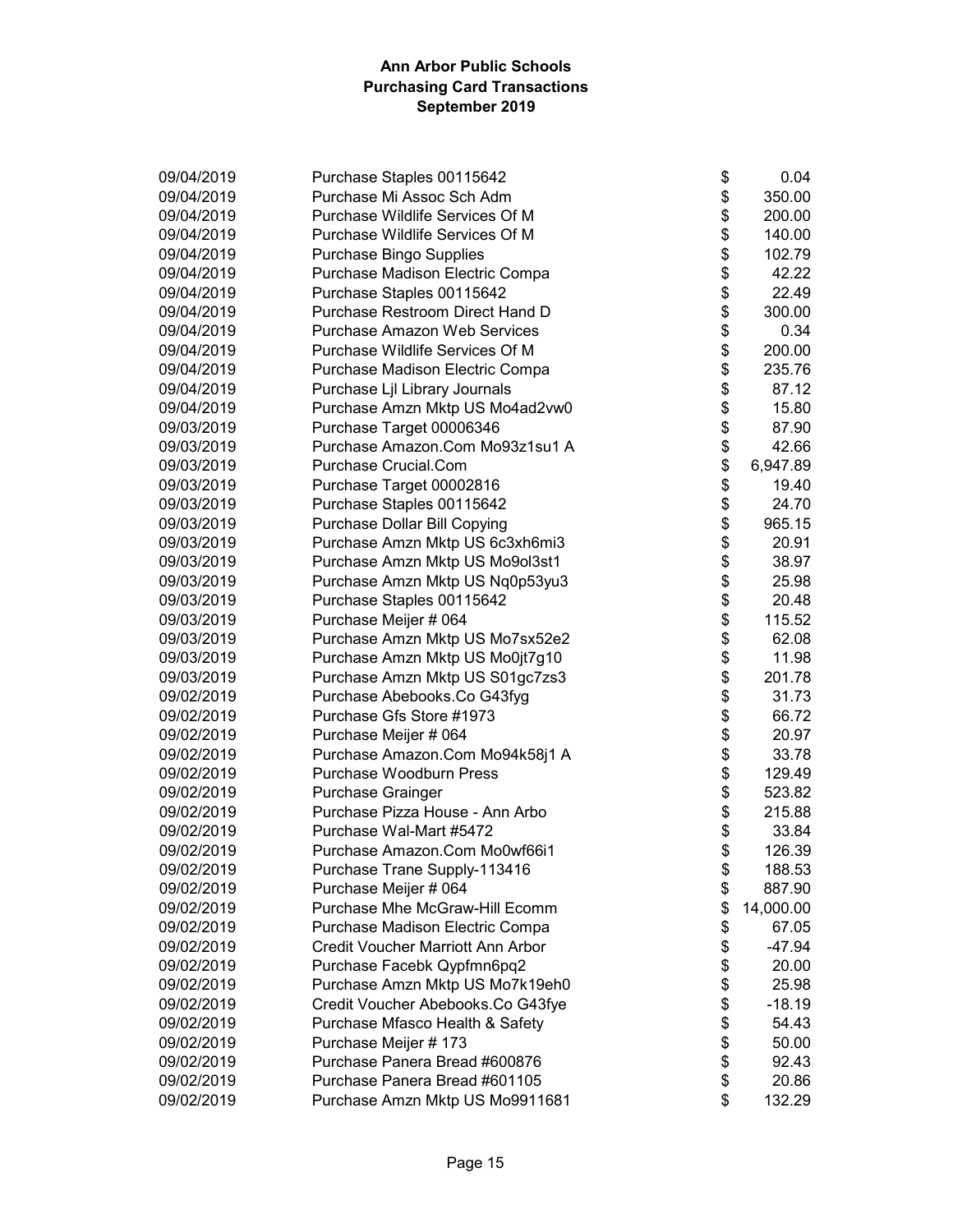| 09/02/2019 | Purchase Meijer # 046                  | \$<br>57.21     |
|------------|----------------------------------------|-----------------|
| 09/02/2019 | Purchase Officemax/Depot 6401          | \$<br>72.06     |
| 09/02/2019 | Purchase Madison Electric Compa        | \$<br>124.38    |
| 09/02/2019 | Purchase Amzn Mktp US Mo4bb51x0        | \$<br>11.40     |
| 09/02/2019 | Purchase Target 00006346               | \$<br>50.14     |
| 09/02/2019 | Purchase Bsn Sports Llc                | \$<br>85.90     |
| 09/02/2019 | Purchase Officemax/Depot 6401          | \$<br>7.96      |
| 09/02/2019 | Purchase Dollar Bill Copying           | \$<br>35.97     |
| 09/02/2019 | Purchase Amzn Mktp US Y99q095z3        | \$<br>74.13     |
| 09/02/2019 | Purchase Evergreen Restaurant-         | \$<br>44.89     |
| 09/02/2019 | Purchase Meijer # 027                  | \$<br>2,121.75  |
| 09/02/2019 | Purchase Kroger #688                   | \$<br>25.00     |
| 09/02/2019 | Purchase Florida Virtual School        | \$<br>33.99     |
| 09/02/2019 | Credit Voucher Graybar Electric Compa  | \$<br>$-386.65$ |
| 09/02/2019 | Purchase Officemax/Officedept#6        | \$<br>25.58     |
| 09/02/2019 | Purchase Meijer # 064                  | \$<br>1,421.42  |
| 09/02/2019 | Purchase Amzn Mktp US Mo8z23ql1        | \$<br>35.99     |
| 09/02/2019 | Purchase Target 00012856               | \$<br>138.44    |
| 09/02/2019 | Purchase Buschs #1048                  | \$<br>14.76     |
| 09/02/2019 | Credit Voucher Officemax/Officedept#6  | \$<br>$-59.61$  |
| 08/30/2019 | Purchase Behler Young Company A        | \$<br>133.97    |
| 08/30/2019 | Purchase Madison Electric Compa        | \$<br>14.82     |
| 08/30/2019 | Purchase Kroger #605                   | \$<br>22.74     |
| 08/30/2019 | Purchase The Home Depot #2721          | \$<br>138.81    |
| 08/30/2019 | Credit Voucher Samsclub #6667          | \$<br>$-11.11$  |
| 08/30/2019 | Purchase Abebooks.Co G43fyf            | \$<br>20.95     |
| 08/30/2019 | Purchase Amzn Mktp US Mo30p4q92        | \$<br>1,149.57  |
| 08/30/2019 | Purchase Officemax/Officedept#6        | \$<br>19.96     |
| 08/30/2019 | Purchase Hungry Howies 72              | \$<br>97.00     |
| 08/30/2019 | Purchase Paypal Dreambooks             | \$<br>14.07     |
| 08/30/2019 | Purchase Behler Young Company A        | \$<br>96.00     |
| 08/30/2019 | <b>Purchase Barry Bagels</b>           | \$<br>61.94     |
| 08/30/2019 | Purchase Abebooks.Co G43fye            | \$<br>40.44     |
| 08/30/2019 | Purchase Alro Steel Corp               | \$<br>59.37     |
| 08/30/2019 | Purchase Ebay 800-456-3229             | \$<br>15.62     |
| 08/30/2019 | Purchase Amzn Mktp US Mo9t486m2        | \$<br>591.70    |
| 08/30/2019 | Purchase Horizon Software Inter        | \$<br>230.00    |
| 08/30/2019 | Purchase Officemax/Officedept#6        | \$<br>91.38     |
| 08/30/2019 | Purchase Officemax/Officedept#6        | \$<br>337.88    |
| 08/30/2019 | <b>Purchase Robert Half Intl</b>       | \$<br>7,617.28  |
| 08/30/2019 | <b>Purchase Blue Tractor Mash</b>      | \$<br>208.20    |
| 08/30/2019 | <b>Purchase Learning Without Tears</b> | \$<br>176.00    |
| 08/30/2019 | Purchase Cvs/Pharmacy #08216           | \$<br>22.46     |
| 08/30/2019 | Credit Voucher Sheraton Ann Arbor Hot  | \$<br>$-283.50$ |
| 08/30/2019 | Purchase Amzn Mktp US Mo3nq68k2        | \$<br>3.99      |
| 08/30/2019 | Purchase Tailor Toys L.L.C             | \$<br>255.84    |
| 08/30/2019 | Purchase Officemax/Officedept#6        | \$<br>346.50    |
| 08/30/2019 | Purchase Marriott Ann Arbor            | \$<br>4,005.00  |
| 08/30/2019 | Credit Voucher Extendedstay #4038      | \$<br>$-8.88$   |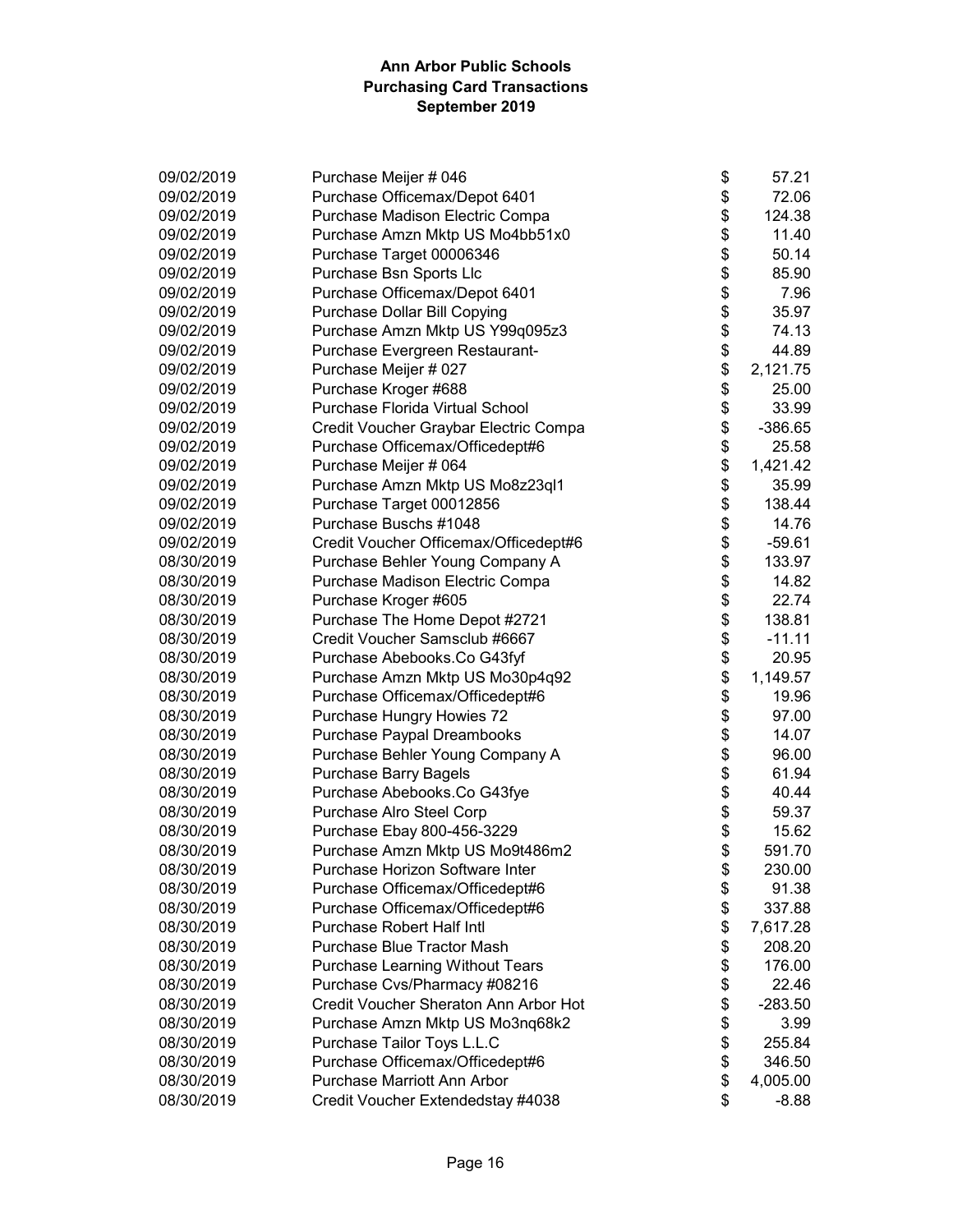| 08/30/2019 | Purchase Amzn Mktp US Mo1g21bh1        | \$<br>156.54    |
|------------|----------------------------------------|-----------------|
| 08/30/2019 | Purchase Sq Sq Ariel Echevarr          | \$<br>625.00    |
| 08/30/2019 | <b>Purchase Learning Without Tears</b> | \$<br>176.00    |
| 08/30/2019 | Purchase Amzn Mktp US Mo89h6to0        | \$<br>37.80     |
| 08/30/2019 | Purchase Office Depot #1170            | \$<br>4.98      |
| 08/30/2019 | Purchase Madison Electric Compa        | \$<br>52.91     |
| 08/30/2019 | Purchase Qdoba 2250                    | \$<br>451.25    |
| 08/30/2019 | Purchase Amzn Mktp US Mo30b4hs1        | \$<br>178.49    |
| 08/29/2019 | Purchase Kroger #605                   | \$<br>7.42      |
| 08/29/2019 | Purchase Buschs #1048                  | \$<br>20.53     |
| 08/29/2019 | Purchase Tst New York Pizza De         | \$<br>242.40    |
| 08/29/2019 | Purchase Dominos 1100                  | \$<br>48.15     |
| 08/29/2019 | Purchase Cottage Inn Pizza - An        | \$<br>66.30     |
| 08/29/2019 | Purchase Panera Bread #600874          | \$<br>125.92    |
| 08/29/2019 | Purchase Amzn Mktp US Mo4am9jl0        | \$<br>772.47    |
| 08/29/2019 | Purchase Jimmy Johns # 90012 M         | \$<br>280.96    |
| 08/29/2019 | Purchase Gfs Store #1973               | \$<br>5.95      |
| 08/29/2019 | Purchase Olive Garden 0021110          | \$<br>2,043.75  |
| 08/29/2019 | Purchase Pizza House - Ann Arbo        | \$<br>579.23    |
| 08/29/2019 | Purchase Fedex 488721435               | \$<br>14.15     |
| 08/29/2019 | Purchase Barry Bagels                  | \$<br>82.92     |
| 08/29/2019 | Purchase Pizza House - Ann Arbo        | \$<br>82.84     |
| 08/29/2019 | Purchase Office Depot #1170            | \$<br>163.05    |
| 08/29/2019 | <b>Purchase The Produce Station</b>    | \$<br>39.96     |
| 08/29/2019 | Purchase Cottage Inn Pizza - An        | \$<br>115.17    |
| 08/29/2019 | Purchase Amzn Mktp US Mo2x388a2        | \$<br>299.48    |
| 08/29/2019 | Purchase Fredpryor Careertrack         | \$<br>249.00    |
| 08/29/2019 | Purchase Learning Resources Net        | \$<br>299.00    |
| 08/29/2019 | Purchase Panera Bread #601366          | \$<br>127.39    |
| 08/29/2019 | Purchase Amzn Mktp US Mo1m06802        | \$<br>12.95     |
| 08/29/2019 | Credit Voucher Graybar Electric Compa  | \$<br>$-217.29$ |
| 08/29/2019 | Purchase Vzwrlss Ivr Vb                | \$<br>10,998.48 |
| 08/28/2019 | Purchase Madison Electric Compa        | \$<br>53.95     |
| 08/28/2019 | Purchase Amzn Mktp US Mo7px4mv1        | \$<br>186.87    |
| 08/28/2019 | Purchase Int In Satchels Bbq           | \$<br>788.04    |
| 08/28/2019 | Purchase Panera Bread #600878          | \$<br>528.90    |
| 08/28/2019 | Purchase Cottage Inn Pizza - An        | \$<br>103.93    |
| 08/28/2019 | Purchase Kroger #365                   | \$<br>18.96     |
| 08/28/2019 | Purchase Grainger                      | \$<br>703.78    |
| 08/28/2019 | Purchase Teacherspayteachers.Co        | \$<br>5.50      |
| 08/28/2019 | Purchase Grainger                      | \$<br>156.12    |
| 08/28/2019 | Purchase Amzn Mktp US Mo6r67310        | \$<br>59.96     |
| 08/28/2019 | Purchase Panera Bread #600874          | \$<br>59.36     |
| 08/28/2019 | Purchase Arc - Mi Madison Hgts         | \$<br>135.00    |
| 08/28/2019 | Credit Voucher Panera Bread #601366    | \$<br>$-132.85$ |
| 08/28/2019 | Purchase Amzn Mktp US Mo57k3h32        | \$<br>34.85     |
| 08/28/2019 | Purchase Barry Bagels                  | \$<br>38.96     |
| 08/28/2019 | Purchase Kroger #688                   | \$<br>49.73     |
| 08/28/2019 | Purchase Arbor Springs Water Co        | \$<br>45.00     |